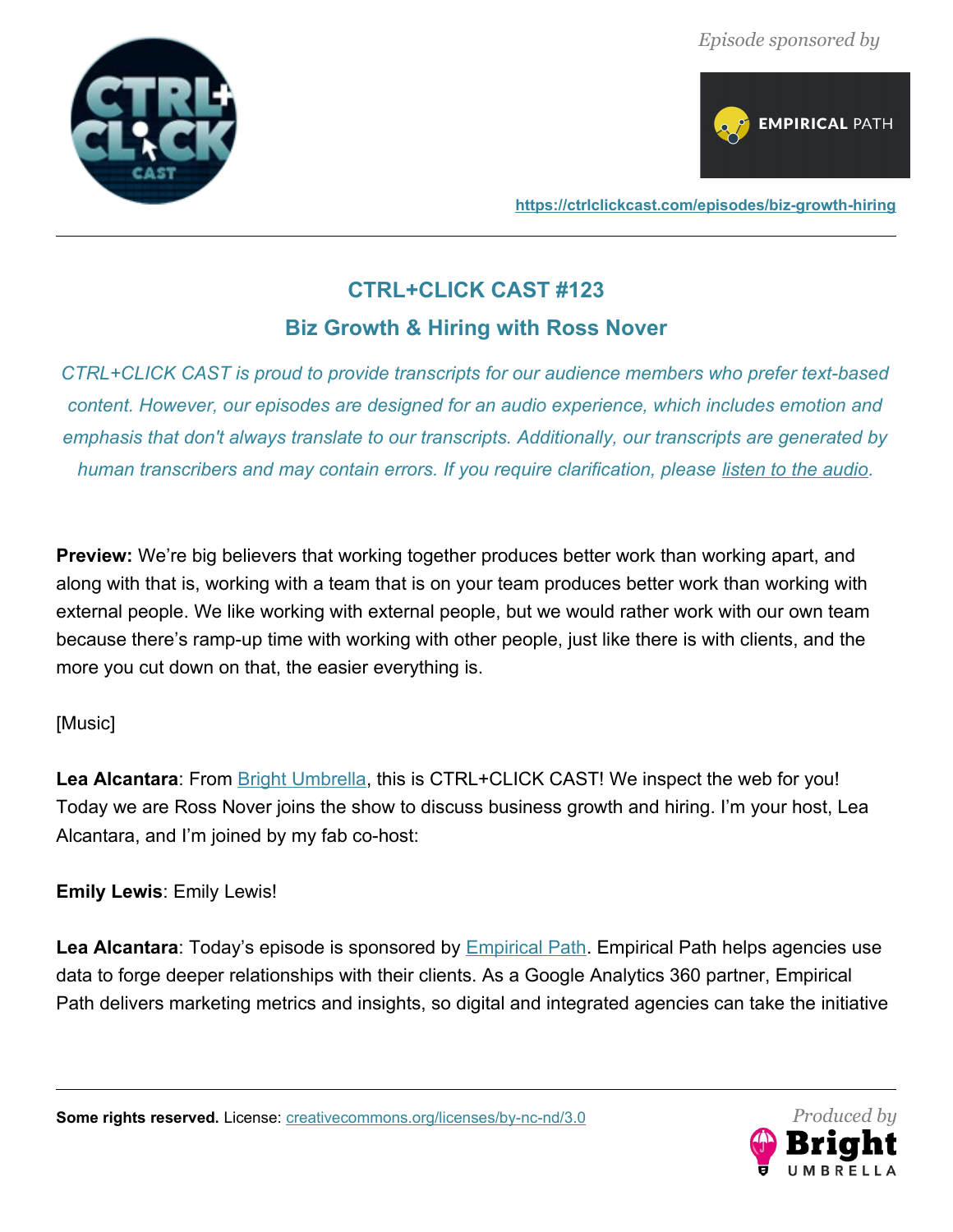



**<https://ctrlclickcast.com/episodes/biz-growth-hiring>**

with their clients. Let digital measurement specialist prove the impact of your agency's online work. Email Empirical Path at contact@e[mpiricalpath.com](mailto:contact@empiricalpath.com) for details on their agency partner program.

**Emily Lewis**: Our topic today is another one inspired by our time at Owners Summit earlier in the year. I think I've mentioned it on the show already, but the group breakout session at the event were really transformative for me, especially the discussion about growing a business through hiring, and I met our guest Ross Nover at the conference and we talked afterwards about his own experiences growing his agency and hiring, and his perspective was so honest and practical that I really wanted to share it with our listeners. So without further ado, Ross is an interactive designer, illustrator and comic creator. He is also the founder and creative director at Friendly Design where he helps nonprofits and socially-conscious organizations achieve their goals so they can make a difference in the world. Welcome to the show, Ross.

**Ross Nover**: Thank you, it's great to be here.

**Lea Alcantara**: Absolutely. Can you tell our listeners a bit more about yourself?

**Ross Nover**: Yeah. Well, so I mean, that was such a great and thorough paragraph.

**Emily Lewis**: [Laughs]

**Lea Alcantara**: [Laughs]

**Ross Nover**: That I'm always like, "Man, who do I have something like?" So I live here in the Washington, DC area. I have since college. I went to school for graphic design. I'm a huge, well, a huge nerd about a lot of things. I'm a huge coffee nerd.

**Emily Lewis**: [Laughs]

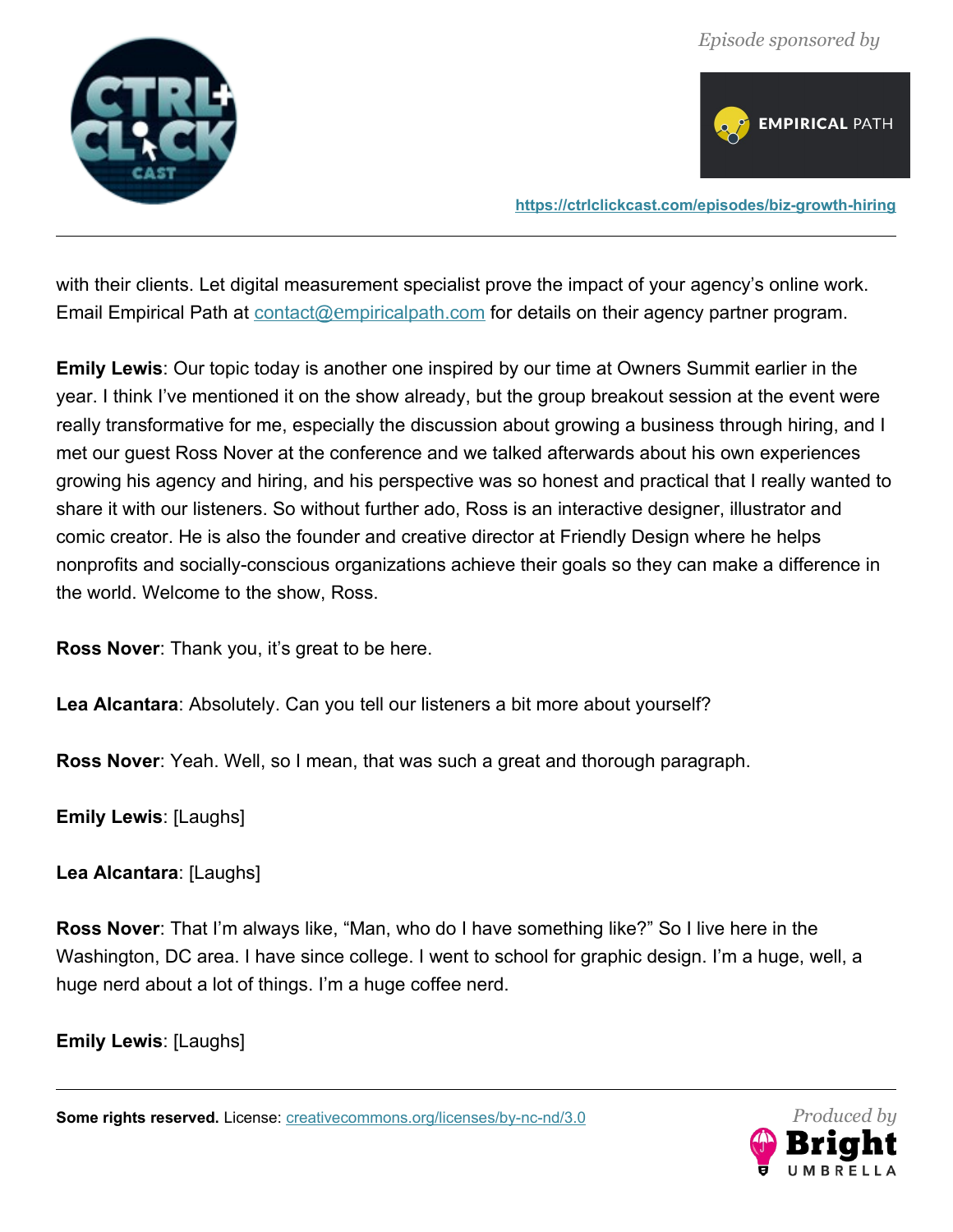



**Ross Nover**: I'm a cycling nerd. I'm a comics nerd, a little bit of a video game nerd, and honestly, I think a design nerd as well.

#### **Lea Alcantara**: [Laughs]

**Ross Nover**: So pretty much in all of those categories, you could definitely consider me a huge, huge nerd.

**Emily Lewis**: [Laughs] How did you even get started working on the web?

**Ross Nover**: So I'm 34 and I think I fall into a common origin story for a lot of people I know that's approximately my age because of when the web was doing what it was doing at the age that I was. So in high school, you had AOL Instant Messenger and other things that very much state exactly what I'm talking about, and I got really interested in reading comics online. I was a little bit just fascinated, "Oh, he's contacting me online." But mostly, because comics online were free and I couldn't afford to read comics in print very much.

## **Emily Lewis**: [Agrees]

**Ross Nover**: So it was just a very, very accessible thing. So the first web foray I really had was about me trying to put comics online, and that was kind of making my own online website, which I did not know what I was doing at all.

#### **Emily Lewis**: [Laughs]

**Ross Nover**: I did not understand the like bare-boned content management system that this company at the time called Keenspot/Keenspace had been working on, and I was like just trying to figure it out and this is not one of those stories of me learning all of the ins and outs, know exactly

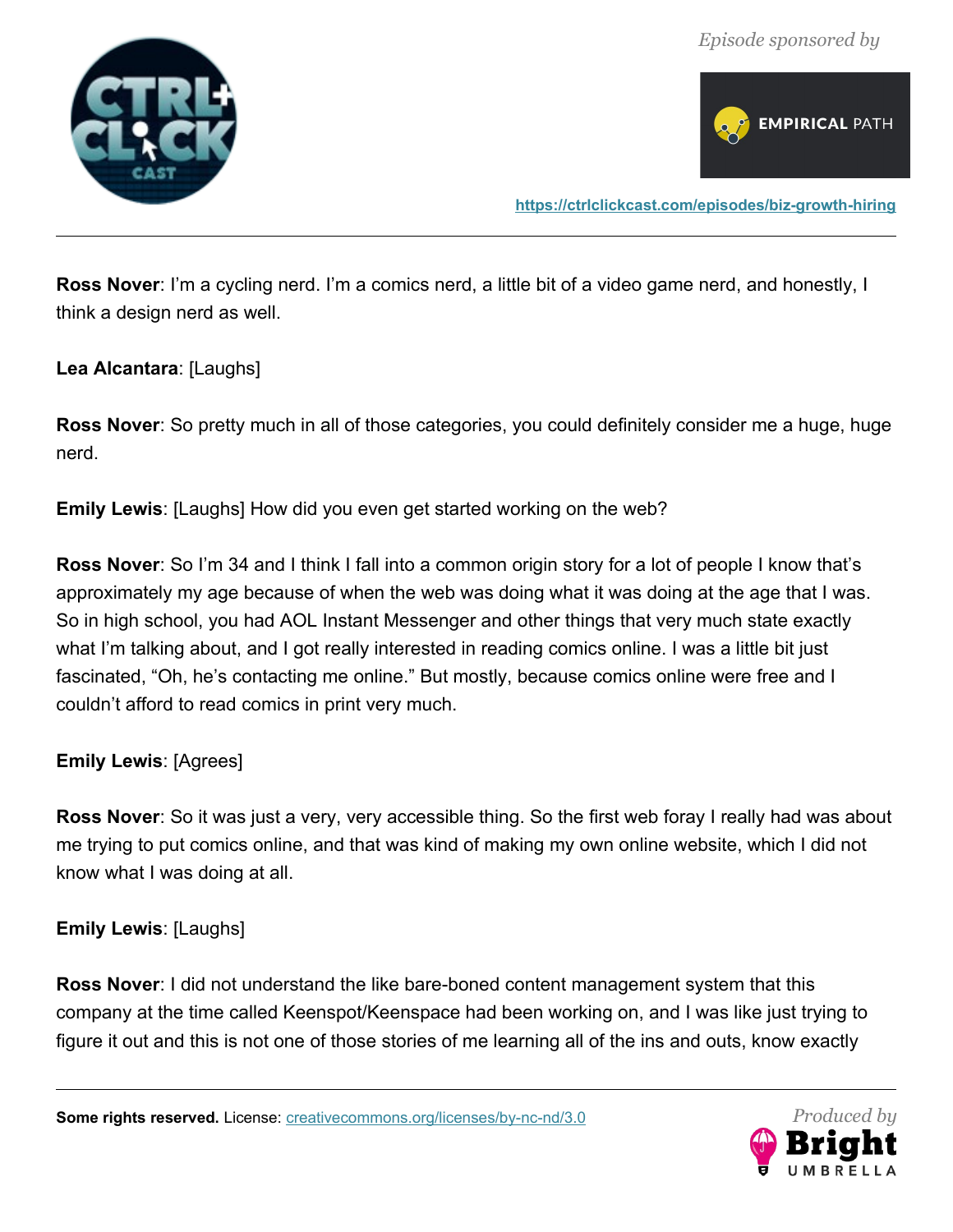



**<https://ctrlclickcast.com/episodes/biz-growth-hiring>**

how it works and all that stuff, like no, I never really figured out very well. It always kind of perplexed me, but it was like an early foray for me, and then when I went to school for graphic design, which I did here in the DC area at the American University, you had a chance to specialize in web or specialize in print.

**Emily Lewis**: [Agrees]

**Lea Alcantara**: [Agrees]

**Ross Nover**: And it felt like a good idea to specialize towards web and I know a lot of people that said like, "Well, with the web, you can't do as much, and it just doesn't seem as fun and as creative so I'm really going to print."

#### **Emily Lewis**: Hmm.

**Ross Nover**: And it's amazing how many people I know have looked back on that decision or I have met that made a similar decision who were like, "Well, I find print worth to do, but I should probably have learned that web stuff sooner."

**Emily Lewis**: [Laughs]

**Ross Nover**: So I'm really glad I dove into it because in comparison to many other people I've known in their professional careers, it's like I've been very fortunate to always at least have job opportunity.

**Emily Lewis**: [Agrees]

**Lea Alcantara**: [Agrees]

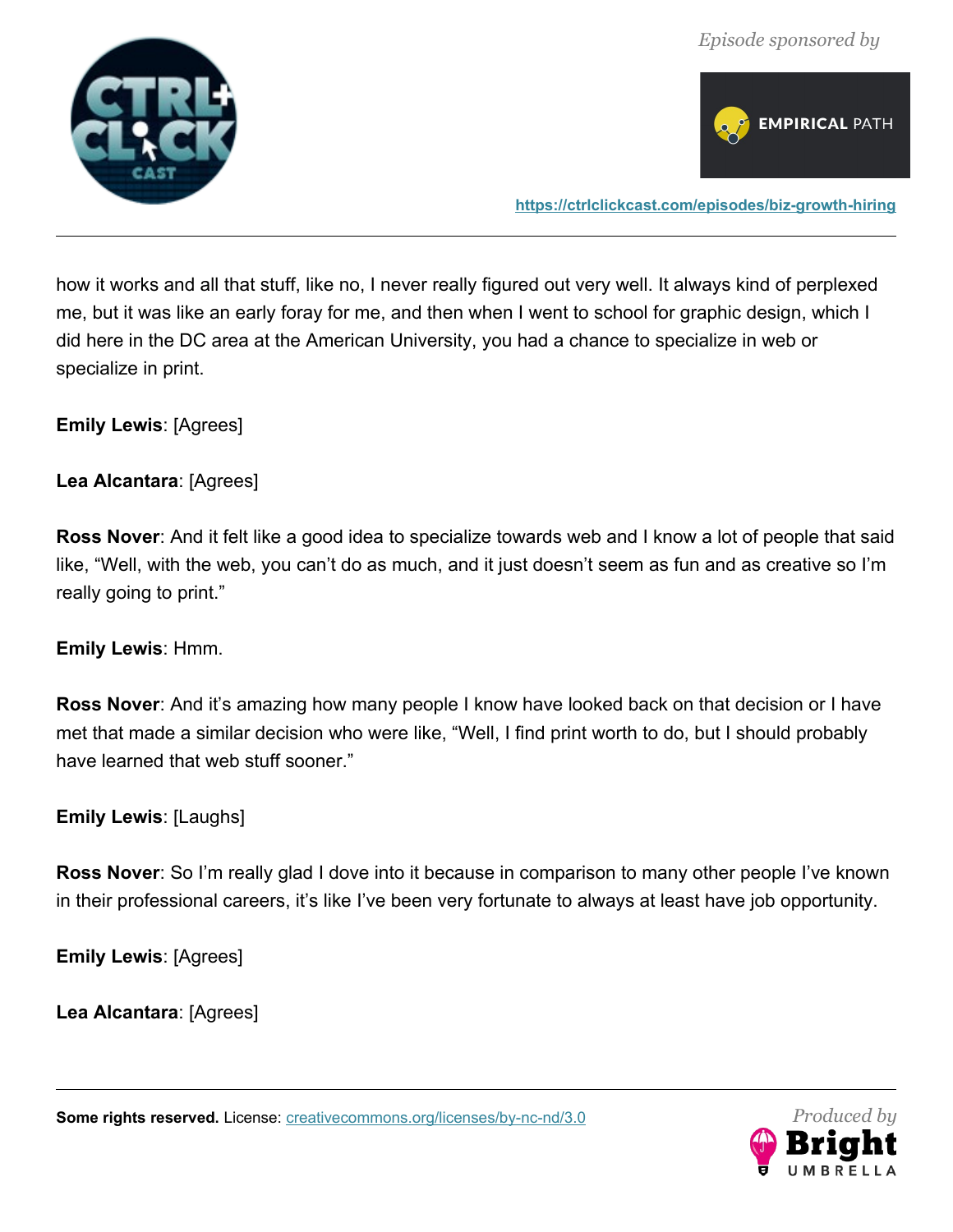



**<https://ctrlclickcast.com/episodes/biz-growth-hiring>**

**Ross Nover**: And that very much has come through specializing into a field that there's a lot of growth at the right time and hopefully a little bit of talent and luck on top of that.

**Emily Lewis**: [Laughs]

**Ross Nover**: So it really served that early stuff, but the way they taught web design and the web and all that kind of stuff that a designer would have to touch, and there wasn't specialized fields within that. It was just like you're a web person and you do web things. There wasn't sysadmins and frontend developers and back-end developers and QA people and this and that.

**Emily Lewis**: [Agrees]

**Ross Nover**: It was just like this one person is in charge of all of it who just do the whole thing.

**Emily Lewis**: Yeah.

**Lea Alcantara**: [Agrees]

**Ross Nover**: In school, we weren't really that well versed in a lot of the practical aspects at all. It was like, "Make a thing in Photoshop, slice it and then make the links in Dreamweaver and then put it online."

**Emily Lewis**: Yeah. [Laughs]

**Ross Nover**: But honestly, at the time I was at school, we knew how to put it online. We'd put on a CD and turn it in, so like we didn't even have the experience…

**Emily Lewis**: Oh, right, I remember that.

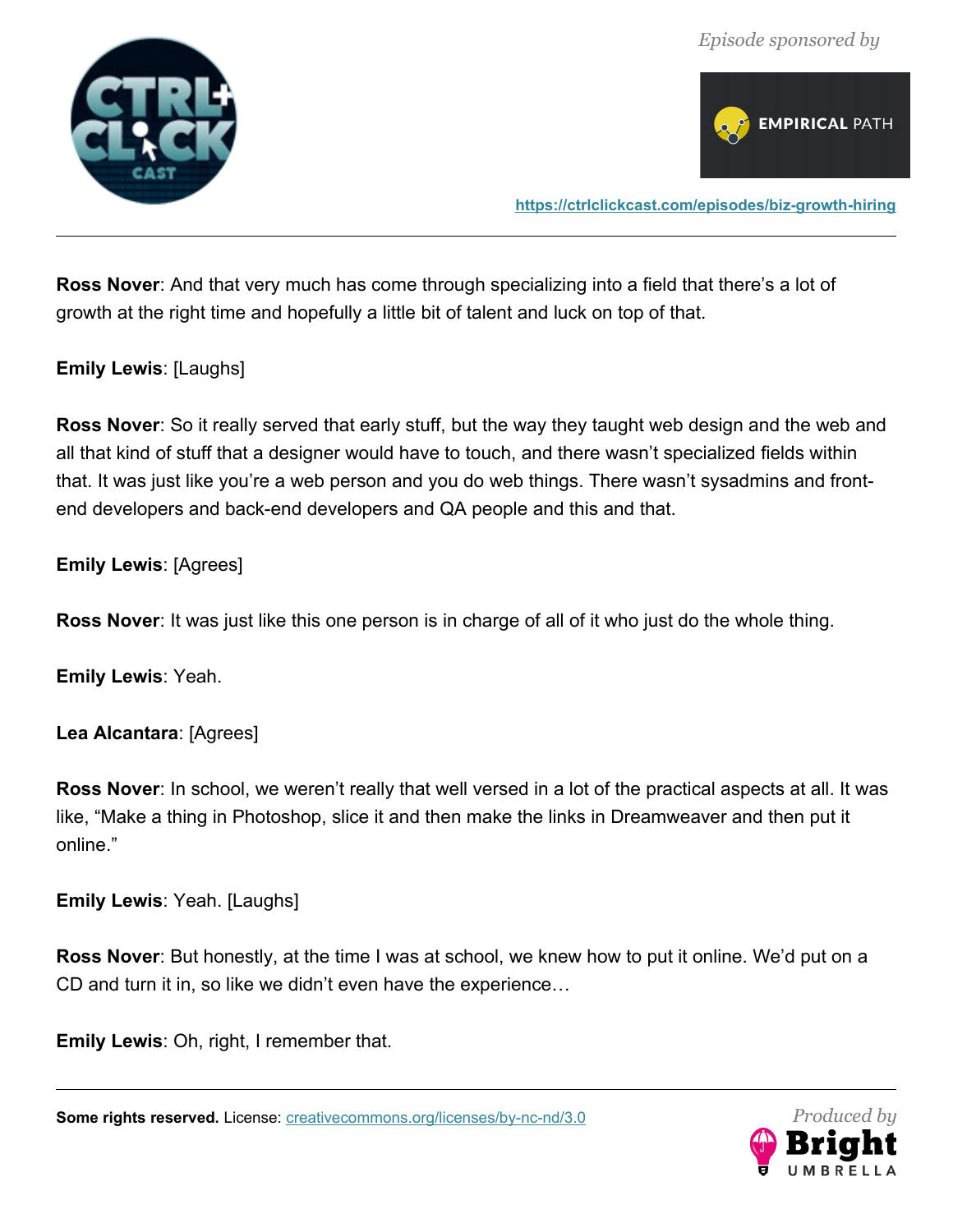



**Ross Nover**: Yeah, exactly…

**Emily Lewis**: [Laughs]

**Lea Alcantara**: [Laughs]

**Ross Nover**: Of like really posting it online and seeing it online. Browser testing was a foreign concept.

**Emily Lewis**: [Laughs]

**Lea Alcantara**: [Laughs]

**Ross Nover**: And so like it was just a very different time, but I think it also came out of, with no disrespect to my teachers at the time, there's this cycle that had to happen where something would happen in the real world and then teachers would learn it and then they would work it into a curriculum and then they would teach it.

**Emily Lewis**: Yeah.

**Ross Nover**: And that was a slower process, and I think it had to speed up a lot and teachers have gotten a lot more savvy over the years about keeping up with those things, especially as technologies have to evolve. But at the time, we were arguably doing about three or four years behind what web design was really doing, and I think American University, I know, has sped up that a lot. I'm proud to say that I tried to help spearhead some of those efforts, but it was a real wake-up call when I got out to the real world and suddenly, I had to post real sites and really upload things to real FTPs and really make websites happen and troubleshoot and test and work in content and all of that kind of fun stuff.

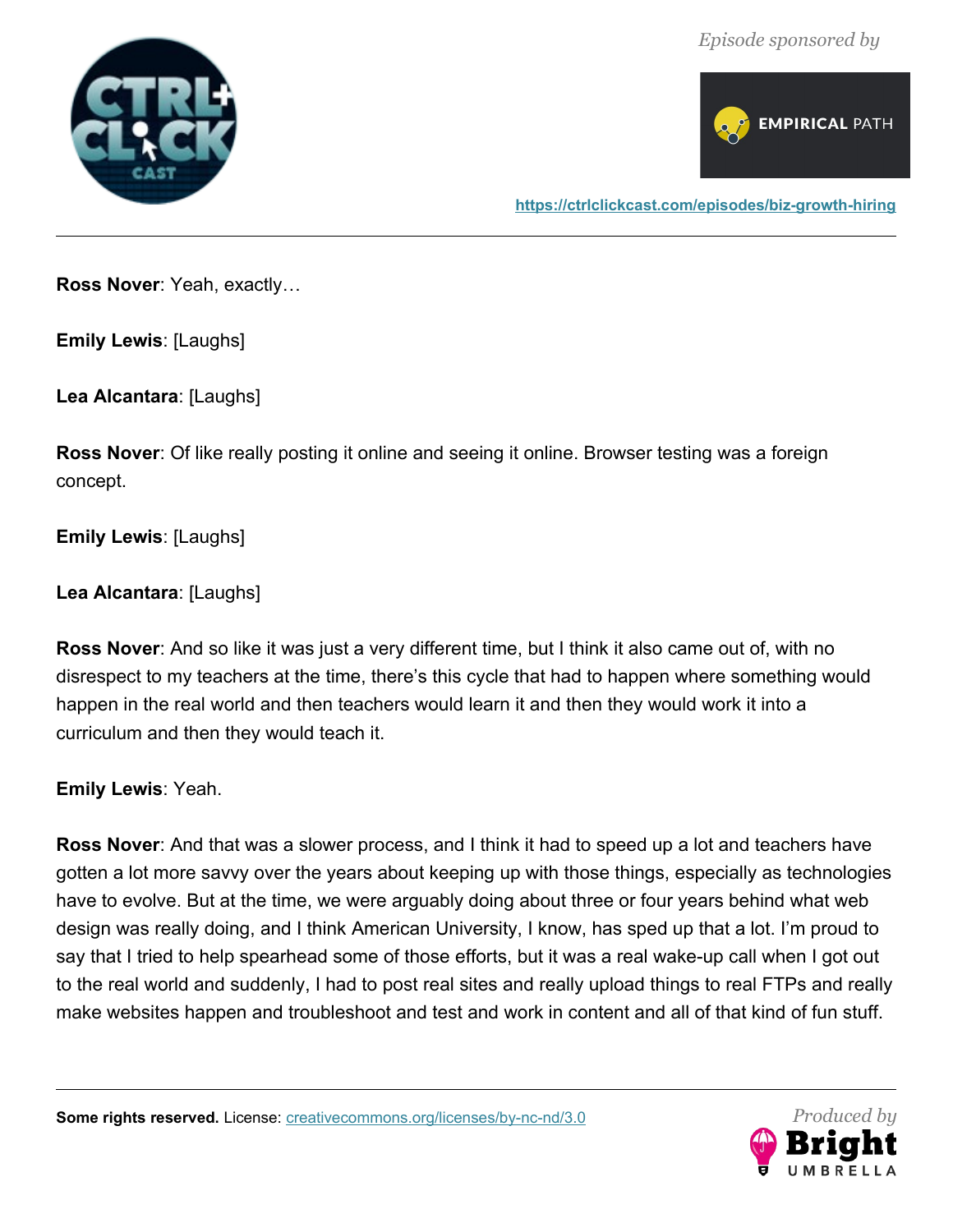



**Emily Lewis**: [Laughs]

**Lea Alcantara**: [Laughs]

**Ross Nover**: But it's been a mad dash ever since I got to say. [Laughs]

**Emily Lewis**: Well, and part of that mad dash was creating friendly design. How did you start that, and how have you grown it since it started?

**Ross Nover**: Yeah. So in 2012, I had been teaching full time in American University for about two full academic years, and I was looking for a new opportunity, and at the time I thought that was probably going to be taking the summer to do some freelance work, turn that freelance work into some portfolio work, make a new portfolio website, which, as all designers know, takes about ten times as long as any other industry I've ever been familiar with because you have to not only revamp your resume, but redesign your resume, design a portfolio site, make case studies, make all the images at the site and all of that. So I figured I'd take the summer and do all that and start working out of the coworking space here in the DC area called Canvas, and it was at a point where I had to still explain what a coworking space was to people.

**Emily Lewis**: [Agrees]

**Lea Alcantara**: [Laughs] [Agrees]

**Ross Nover**: Because it's a different time now, it really is. So it was a real right place for a time sort of thing where the coworking space was really thriving and there was a great social community of events happening at the space itself, so by going there every day I was meeting people and going to events just by sitting at my desk, which was a really fantastic opportunity. So I was doing some freelance work and I had a good friend named Geoff Silverstein who was also at Owners Summit,

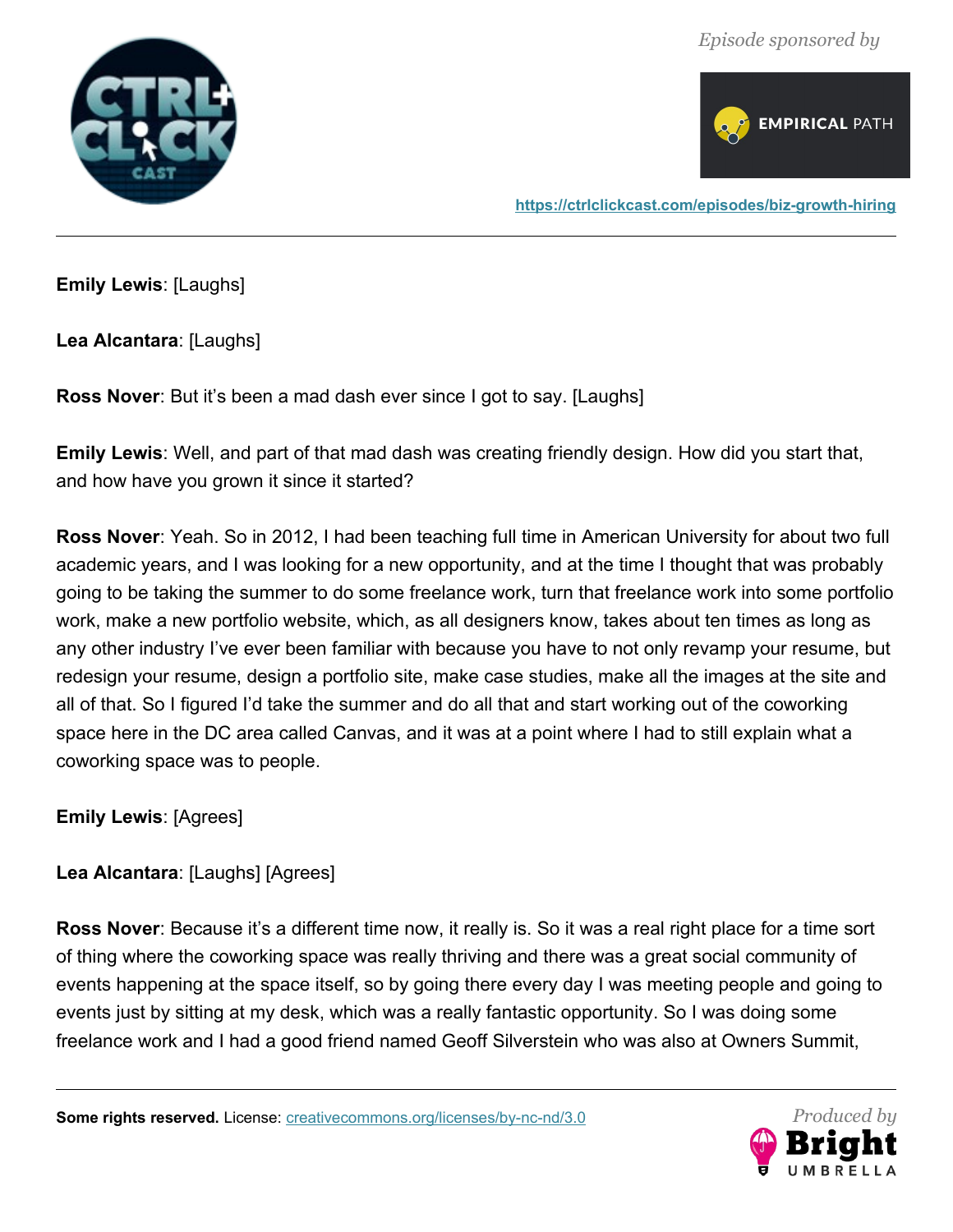



**<https://ctrlclickcast.com/episodes/biz-growth-hiring>**

and we had talked about working together on projects, but like most projects that have no set deadline, budget or reason for happening as to specific time, it kept slipping.

### **Emily Lewis**: [Laughs]

**Ross Nover**: We were like, "We should work together on something because it could be cool," but it was very vague. So after a while of not doing anything, I said, "Why don't we take some work and split the work on it, split the money on it, and see how it goes to work together?" And it just so happened that he had a position that he was looking to leave, so we did that and for the summer, we worked on a couple of projects to just see how we liked working together, and I definitely liked working with another designer as opposed to working by myself.

**Emily Lewis**: [Agrees]

#### **Lea Alcantara**: [Agrees]

**Ross Nover**: I felt like I was being pushed further. We had better ideas. We're passing files back and forth and projects back and forth. We had someone to talk over, "I don't know what to write in this email, or how to write it, or does this sound okay?" And it just helped me get over a lot of those smaller little anxious moments and really push our work forward, but because of that coworking space community, while we're working on that, other work was coming up and we hit a point in the early fall where we realize there might be something to really just continuing to do this and not applying for other jobs and really see where this went.

## **Emily Lewis**: [Agrees]

#### *Timestamp: 00:10:15*

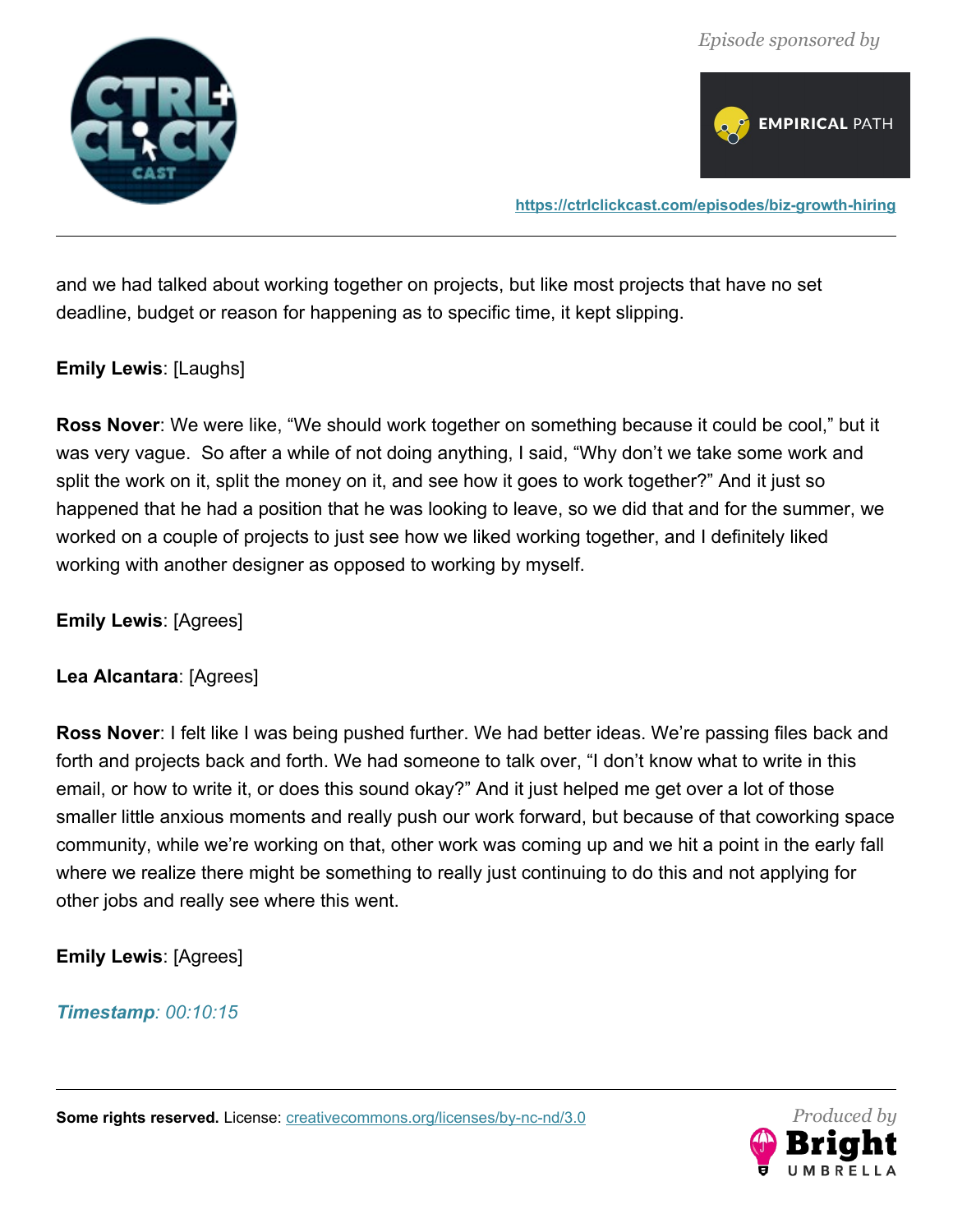



**<https://ctrlclickcast.com/episodes/biz-growth-hiring>**

**Ross Nover**: And we decided maybe we should just focus on that. So it definitely was a kind of test the waters and see how it goes and then decide if we like it and then keep going, which has been a real approach in strategy, especially in the earlier years in terms of how we did a lot of what we did of which as we talk about hiring a little later, I think you'll hear over and over again. We are a "slow and steady wins the race" sort of approach.

**Emily Lewis**: [Agrees]

**Lea Alcantara**: [Agrees]

**Ross Nover**: And it doesn't sound as flashy as we dug a huge hole and worked our way out of it.

**Emily Lewis**: [Laughs]

**Lea Alcantara**: [Laughs]

**Ross Nover**: But we've took on a little bit of work and then we kept doing that and we kind of wait for it for it build up, and so we built off of that, and I had a former student reach out to me who said, "I could use an internship. Do you know of any places?" And I looked at Geoff and said, "You know, I think we have enough work that an intern could help, and she's a good student, and I knew would be good at it." But at the time we didn't have a name and we said, "Well, we need to have a name before we could have an intern." [Laughs]

**Emily Lewis**: [Laughs]

**Lea Alcantara**: [Laughs]

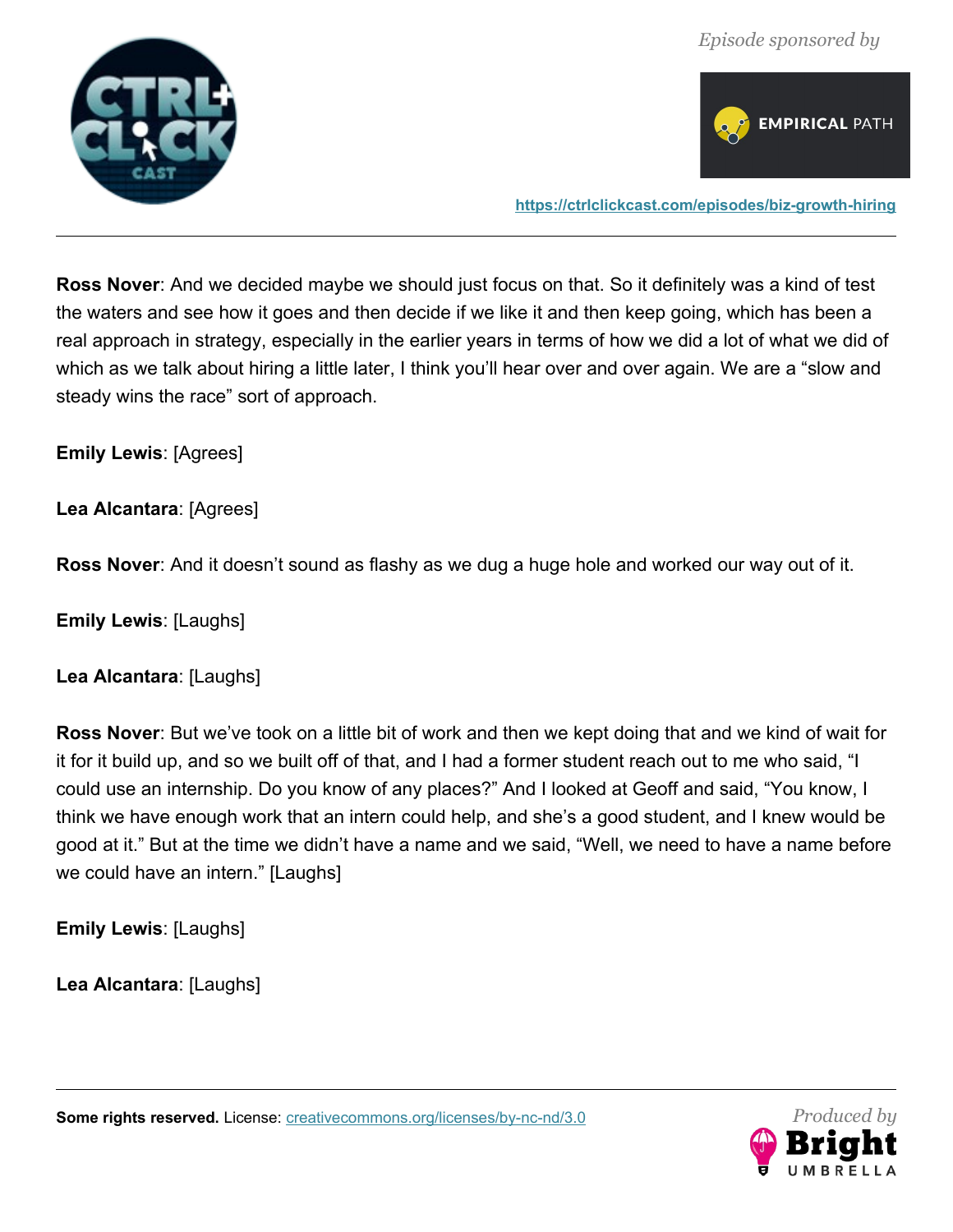



**<https://ctrlclickcast.com/episodes/biz-growth-hiring>**

**Ross Nover**: So we finally prioritized that, and for a couple of weeks there, we were Friendly Neighborhood Design Co., but that is entirely too long of a name for a thing.

#### **Emily Lewis**: [Laughs]

**Ross Nover**: And we found that both us and our clients were shortening it so we finally just shortened it, so now we're Friendly Design Co. So that was all throughout 2012 with that kind of formative process, and since then we've grown as a team. We're now a group of eight people total including Geoff and myself. Geoff now resides in Omaha, Nebraska heading our efforts out there and also very much working with the team in DC. We take on a variety of work, though our focus is really branding and interactive projects and we've been able to do some really cool stuff, and I really think that doing work together has let us do way better work than we're able to do on our own.

**Lea Alcantara**: So before we dive into the nuances like the in between from "I was just working with Geoff" to an 8-person agency, let's talk about just some basics about hiring.

#### **Ross Nover**: Yeah.

**Lea Alcantara**: What are common misconceptions business owners have about hiring in the first place?

**Ross Nover**: Sure. So I think the most common misconception I've encountered is that people think of one way of hiring and they got hung up that that's the only way that exist as a possible way of hiring. For example, I know people who will hire on contract and they insist that the only thing that they could possibly do is hire contractors, and I've seen people, in my mind, might have a rather ballooned team of contractors where it's twelve people on contract and no full-time employees.

#### **Emily Lewis**: [Agrees]

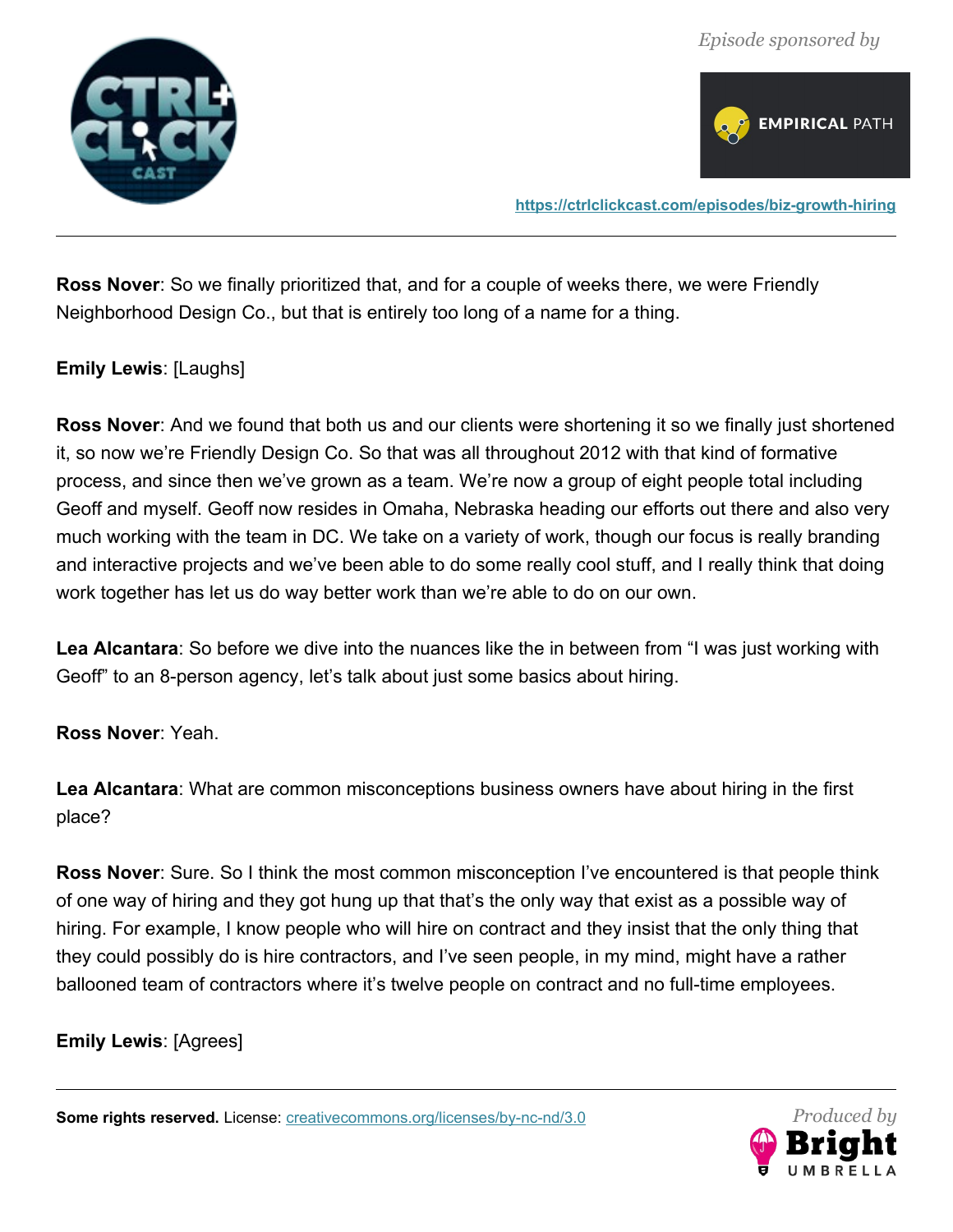



**<https://ctrlclickcast.com/episodes/biz-growth-hiring>**

**Ross Nover**: I've also seen someone afraid of a full-time employee because they think the only thing they could do is a full-time employee and the idea of doing a contractor at some sort of part-time position just doesn't make any sense to them or whatever, and the truth is there's a huge variety of ways of hiring someone that you can go forth and try to see what's going to work for you and to see what you're most comfortable with, and whatever that way is, I think as long as you are honest and open to the people that apply for that position, you can do whatever works for you. That being said, we do not have unpaid interns because there's a million reasons why a professional industry such as design and tech just should not have unpaid interns.

**Emily Lewis**: [Agrees]

**Lea Alcantara**: [Agrees]

**Ross Nover**: Read the American Institute of Graphic Artists' statement on internships. They'll tell you what I'm talking about, but pay your interns. It's a good thing to do. It encourages better outcomes. It's a better practice. But that aside, figure out what's going to work for you and what you want to do and what way you want to grow your team, and then grow it in the way that is most natural for you and your business.

**Emily Lewis**: I feel like that point is the one that I think it was you who shared it at Owners Summit, which was really what turned my perspective because I was coming from a perspective of really viewing hiring from like a full-time position thing and the sense of responsibility of what you need to owe someone or pay someone and guarantee security and those types of things, and so almost making it a bigger thing that made sense for our business.

**Ross Nover**: Right.

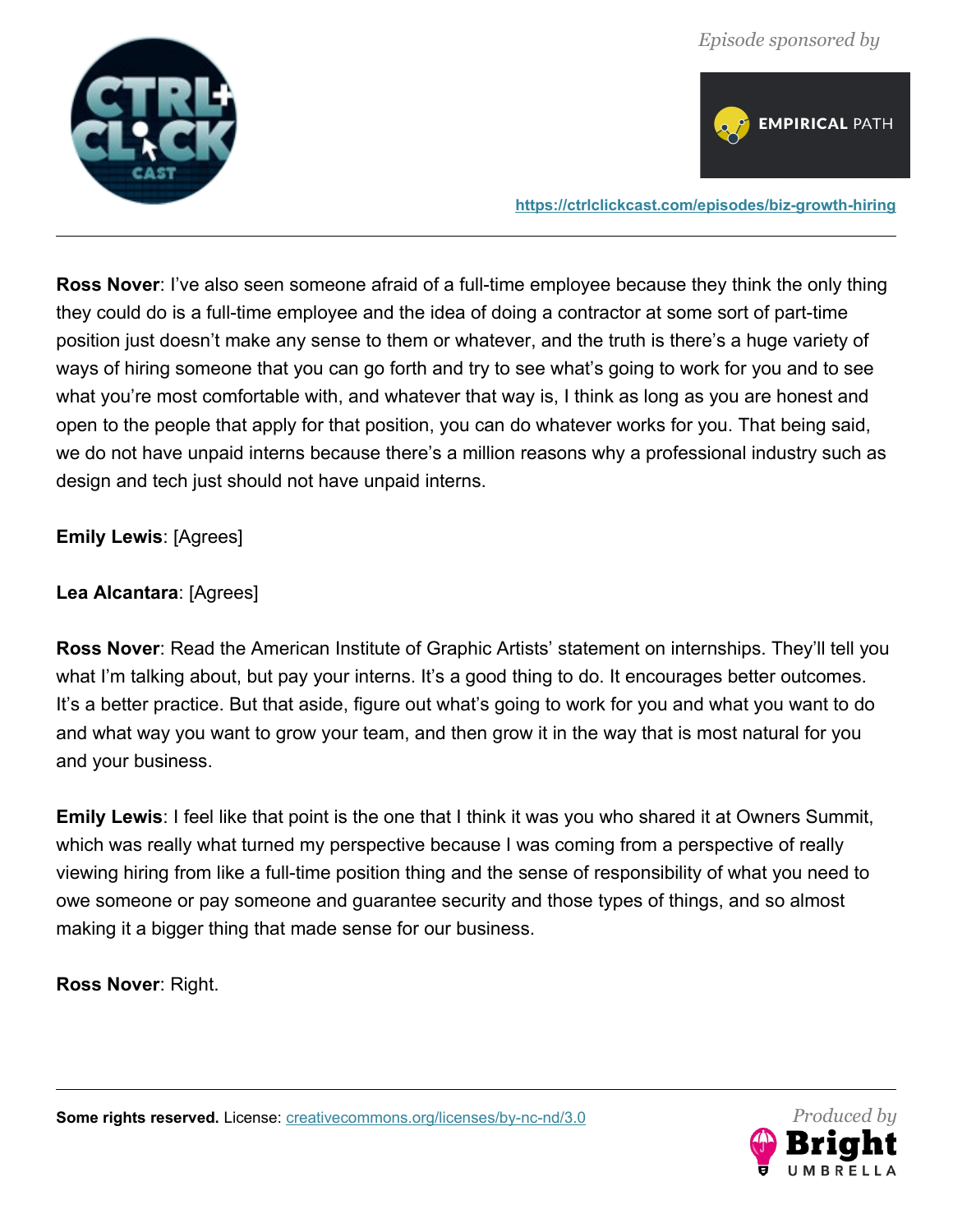



**<https://ctrlclickcast.com/episodes/biz-growth-hiring>**

**Emily Lewis**: And almost hearing you and other people talk that it really can be whatever you want, it really just opened up my mind of that hiring is a way to do more with the business rather than being this – yeah, I think I viewed it as a burden as opposed to opportunity.

**Ross Nover**: Yeah, yeah, and I think it's really about figuring out what you're trying to build, too. I mean, if the end result is that you want to have full-time employees, then that's good to know and you can build towards that.

#### **Emily Lewis**: [Agrees]

**Ross Nover**: But if you're not able to take that leap, you can advertise for a position that is part time and with the goal of after six months, hopefully making it full time, or you can say it's part time and then try to replace it with a full-time position if that doesn't work for the applicants that you have or whatever else. I feel like I've encountered a lot of metaphors around dating and hiring being very similar.

**Emily Lewis**: [Laughs]

**Lea Alcantara**: [Laughs]

**Ross Nover**: Like about it being the right fit and like putting out there what you need and like all this kind of stuff. Don't take me too seriously from like an HR standpoint.

**Emily Lewis**: [Laughs]

**Lea Alcantara**: [Laughs]

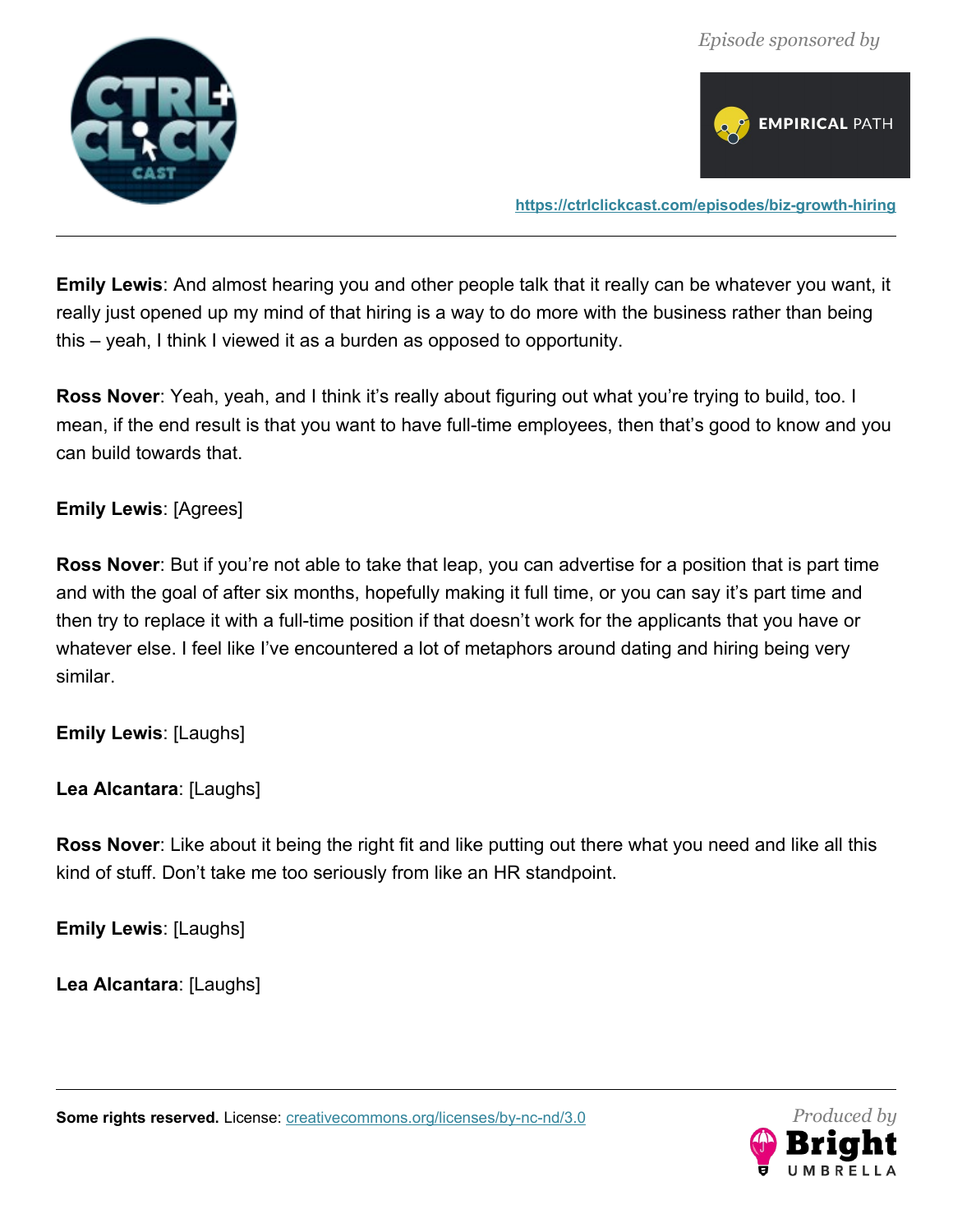



**Ross Nover**: But my point being that you can put out there what you're trying to get out of the relationship and there are people out there that want that on the other side, and it might not be who you originally thought, but there might be someone who's the perfect fit who a part-time job fits into the rest of their schedule that they have, if that's what you want to do or that's what fits for your business.

## **Emily Lewis**: [Agrees]

**Ross Nover**: The way that we built at first is by working at first with freelancers and then we would look back on a chunk of time about three months or six months and realize, "Here's how much we paid in freelancers," and then realize, "What would a full-time person that could have handled that work have cost us?"

## **Emily Lewis**: [Agrees]

**Ross Nover**: And then realize, "Oh, not only can we afford a full-time hire, but we already could have afforded a full-time hire.

**Emily Lewis**: [Agrees]

## **Lea Alcantara**: [Agrees]

**Ross Nover**: And I think, especially for those first couple of positions now that we have kind of a more fleshed out team, the more it worked, the math on it all works a little differently. But especially like our first developer, for example, we've hired outside developers and we did it on a project-byproject basis where it was, okay, we're going to get a project, it's worth \$20,000. We estimate \$5,000 of that is development. We find the developer that's willing to do it for that amount of money, and then

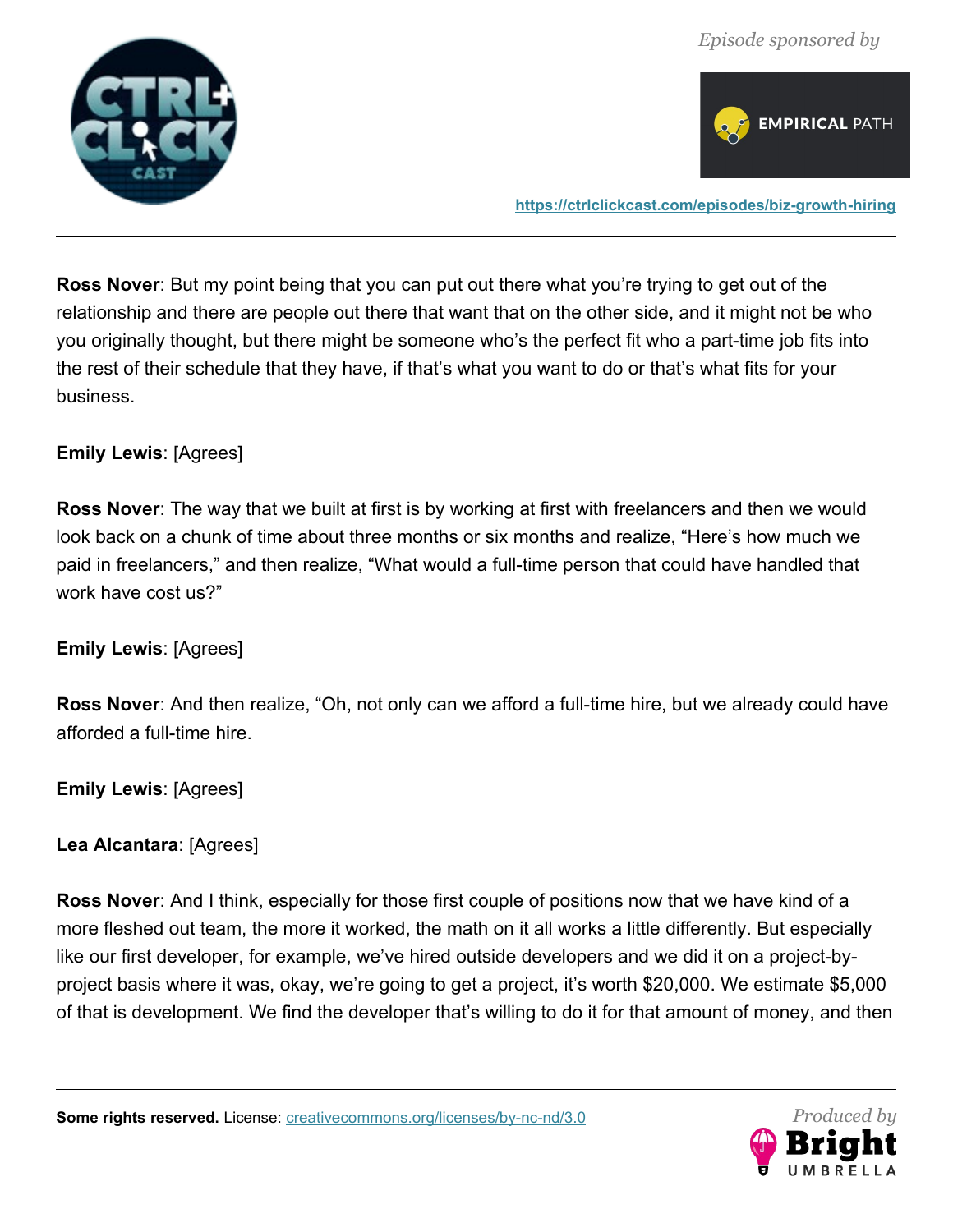



if we consider it more of a project cost than like business operations cost, like the money comes in is automatically set aside.

#### **Emily Lewis**: [Agrees]

**Ross Nover**: And that kind of let us mentally break it down a little bit, and then when you look back on four or five projects and realize, "Oh, we're doing that a lot, that added up to X amount of money. If we gave that as a salary, we could afford X amount of person," and you realize, "Oh, we really could hire someone or maybe we already should have hired someone or we could be able to doing it now. The work doesn't seem to be going anywhere." But we transition that from an external position to an internal position.

**Lea Alcantara**: So I'm curious, you mentioned, okay, hiring a developer.

**Ross Nover**: [Agrees]

**Lea Alcantara**: That seems like an obvious need for a lot of our listeners when capacity is full or if there a design agency, they need development. What are other situations that prompt a need or consideration for hiring?

**Ross Nover**: Yeah, in terms of common misconceptions, one of the things that I've heard is really different philosophies on what you should hire for. I've heard some people say, "Build out the capacity for what you already know how to do. Find people that know how to do what you know how to do, hire them on and then you have more capacity to do it." So if you're a brand designer hiring more brand designers, you now have twice as many brand designers you can get more brand design work, et cetera.

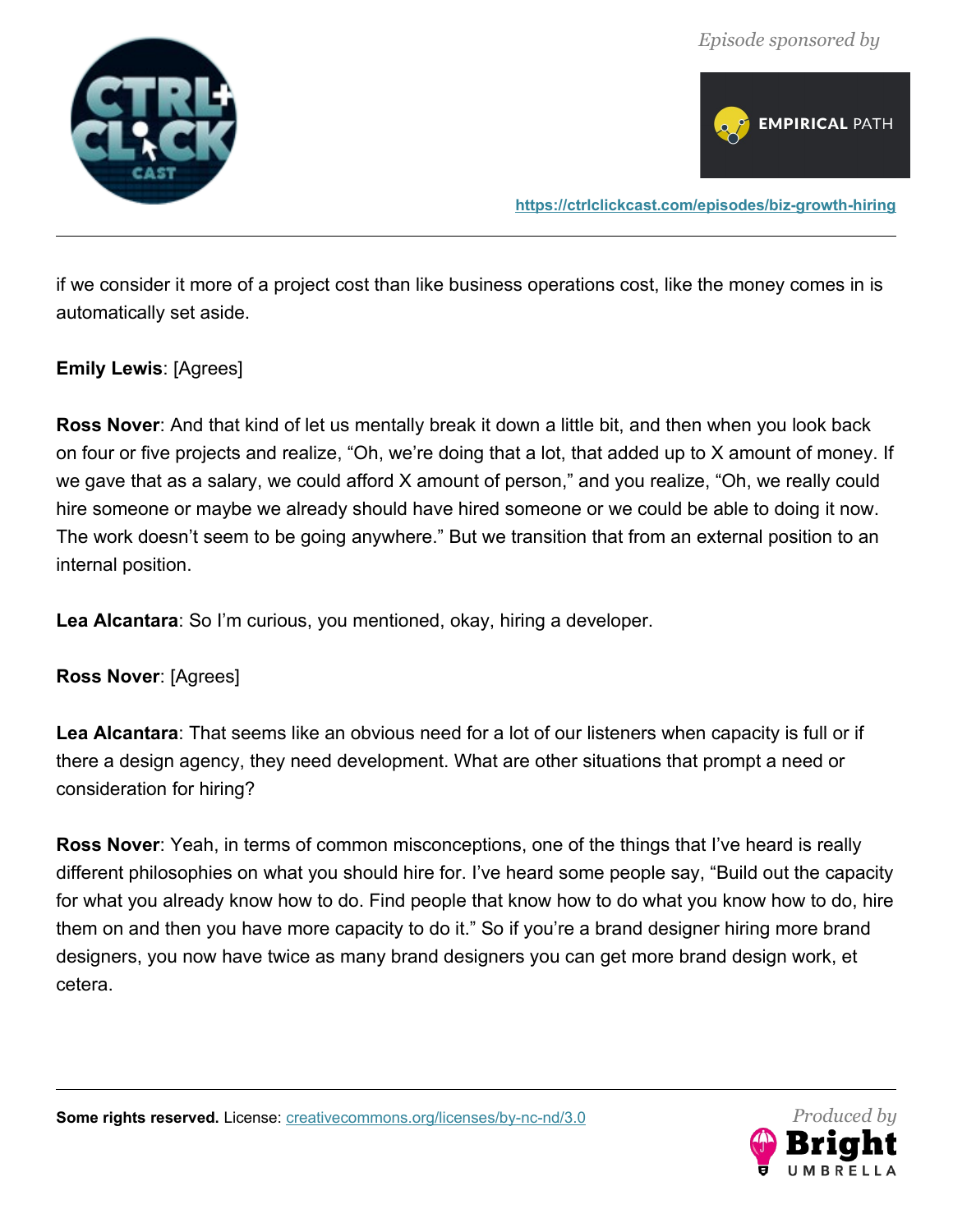



**<https://ctrlclickcast.com/episodes/biz-growth-hiring>**

But I've also heard people say, "Don't hire for what you know how to do, then you're building out your capacity. Now, instead of just being able to do design, you can do design and development or design, development and UX or design, development, UX and VR/AR, whatever it is." And I think both can be somewhat true, it really depends on your business and how you're growing it and what your clientele is and who you want it to be and where you're trying to head to, things like that. For us, it's been a mixture of we have this capacity.

We're big believers that working together produces better work than working apart, and along with that is, working with a team that is on your team produces better work than working with external people. We like working with external people, but we would rather work with our own team because there's ramp-up time with working with other people, just like there is with clients.

#### **Emily Lewis**: [Agrees]

**Ross Nover**: And the more you cut down on that, the easier everything is. So we like building a team. We want to build a team and so we are in the efforts of trying to do that and have a larger team. So there are efficiencies to working with the same people over and over again, and that means building a team, whether you're paying for their insurance or not, that's building a team.

**Emily Lewis**: [Agrees]

#### *Timestamp: 00:19:59*

**Ross Nover**: And we really want to do that, so we hit a point with some of the early hires with just we're at capacity or we're past capacity. I think a lot of business people or business owners I know run into this problem where they start by doing everything, right?

**Emily Lewis**: [Agrees]

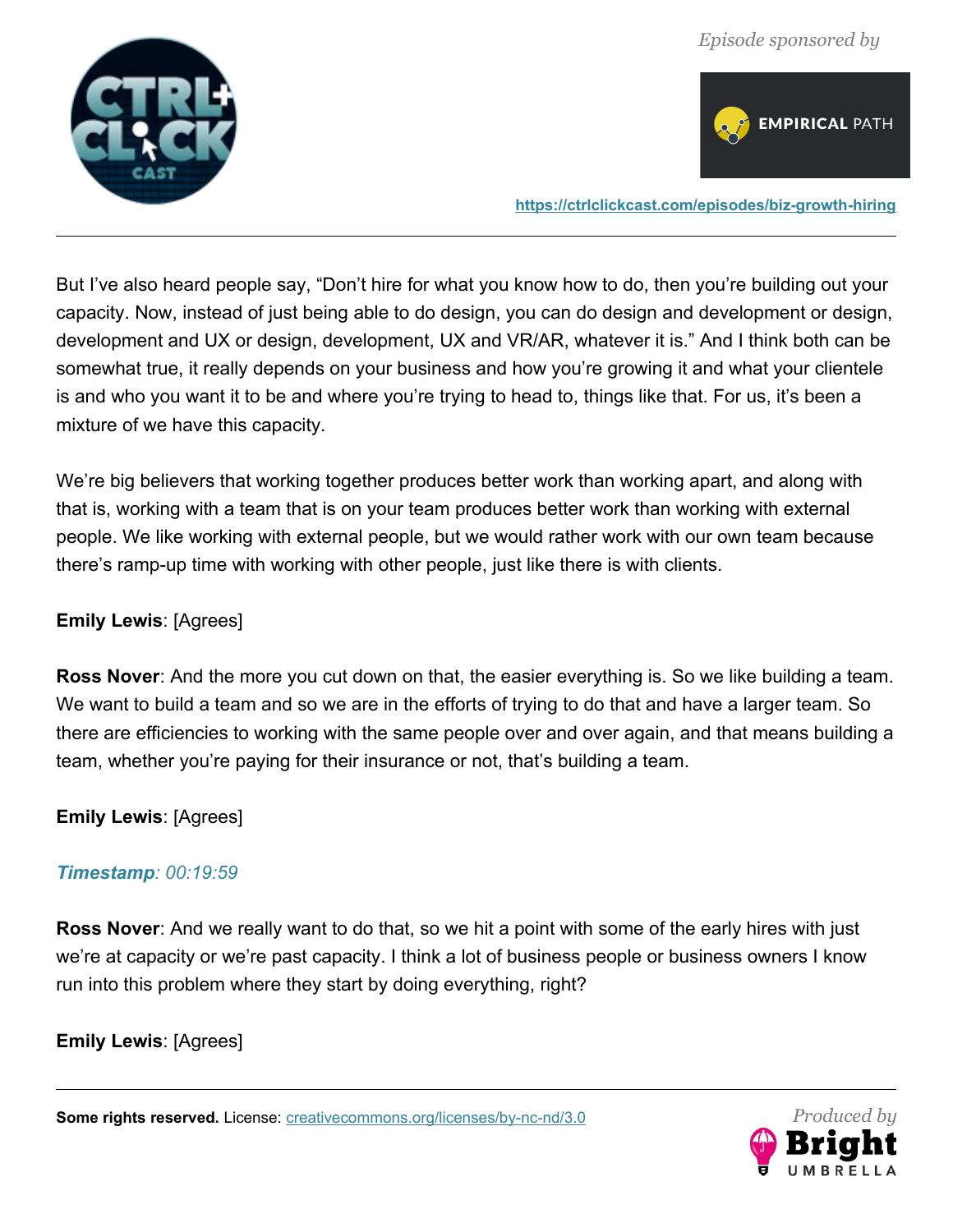



**<https://ctrlclickcast.com/episodes/biz-growth-hiring>**

**Ross Nover**: They are the accountant and the designer and the developer and the copywriter and the operations person and the HR department, and all of the things, they're everything, and we've become big believers that like if you only have so much time in a day, what do you want to spend the time doing? And everything else you should hire. Whether that's again internal or external, part time versus full-time, that I think depends on the position stuff, and we have a full-time team, but we also have external support in the positions of, for example, we have an external account.

### **Emily Lewis**: [Agrees]

**Ross Nover**: She's on retainer. She's great. She works with design firms and knows how design firms work, which is not easy to find in an accountant. There's no reason for us to have a full-time accountant, and this is like an arrangement that works for everybody, and the same where we have an HR consultant who we have on retainer who can help us with HR concerns.

#### **Emily Lewis**: [Agrees]

**Ross Nover**: She's helped us with writing job descriptions, doing the initial screening on job applicants, on figuring out what to do in HR situations that we're not sure exactly how to handle, helping us write an employee manual, and things like that where it's good to have that person around, but it doesn't make sense to hire full time because we wouldn't have enough work or enough money coming in to pay for that person's full-time salary. But for the most part, for what we do day to day, it's, "Let's offload those things because I'm not good at nor efficient at nor interested in doing some of those tasks and let's try and focus on what we want to be doing."

**Emily Lewis**: I think that's an interesting scenario because I think that's the goal, at least, it's a goal for Lea and I, but then you also have the challenge, especially when you're starting out, if you don't have the money to justify those sorts of expenses.

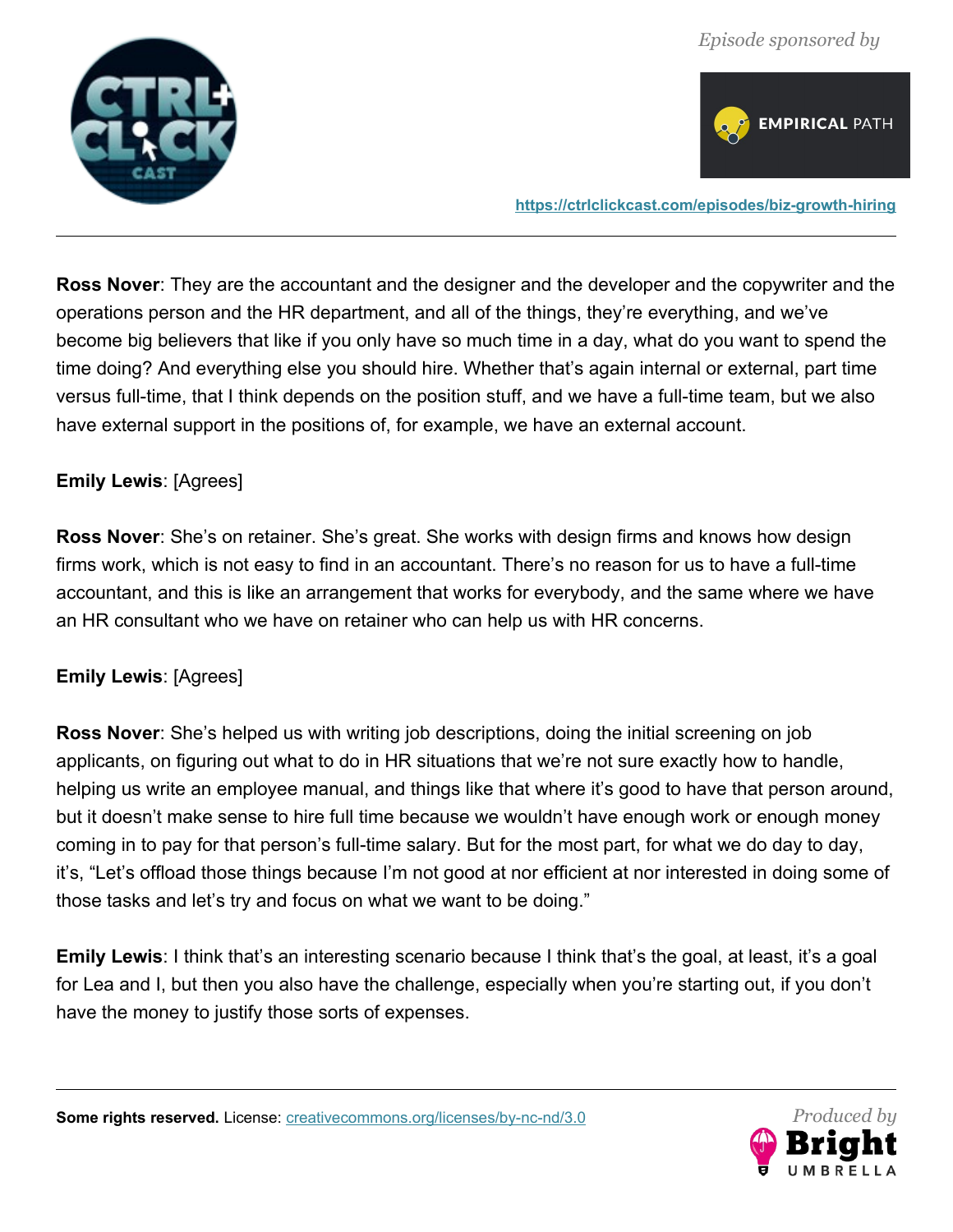



**<https://ctrlclickcast.com/episodes/biz-growth-hiring>**

**Ross Nover**: Sure.

**Emily Lewis**: Is that something that you work for? Do you set aside a certain amount to have in a bank before you decide to hire whether, especially for those ones that are like less, they're not billable, like bring on a developer that you can maybe bill out all the time for versus bringing on an HR consultant that's just purely internal expenses sort of.

**Ross Nover**: Right. And that all didn't happen at once, I mean, I think accountant is a real start from scratch sort of position because making sure getting off on the right foot and moving forward on the right foot is really, really crucial.

## **Emily Lewis**: [Agrees]

**Ross Nover**: But it's also a rather small expense. I mean, we're talking hundreds of dollars over the course of a couple of months, not thousands.

#### **Emily Lewis**: [Agrees]

**Ross Nover**: And that price or that cost can be a little more at initial setting up of ways working on it and things like that, but on a monthly basis. It's not very much at all and it's pretty easy to account for, and the HR consultant, we have found immensely useful and I think it's been great for us, but that didn't happen right away. That's happened within the last year. So that's not something that I would say if you're starting a business, get an HR consultant.

I think that's more of a down the line thing, but I also think that the takeaway there or the philosophy there is if there's something that you're really struggling with doing, don't be afraid to ask for help and in those cases, if it's something that frees you up to do something else, it might be worth that expense. So if I can do five hours of billable work versus spending five hours not getting very far in

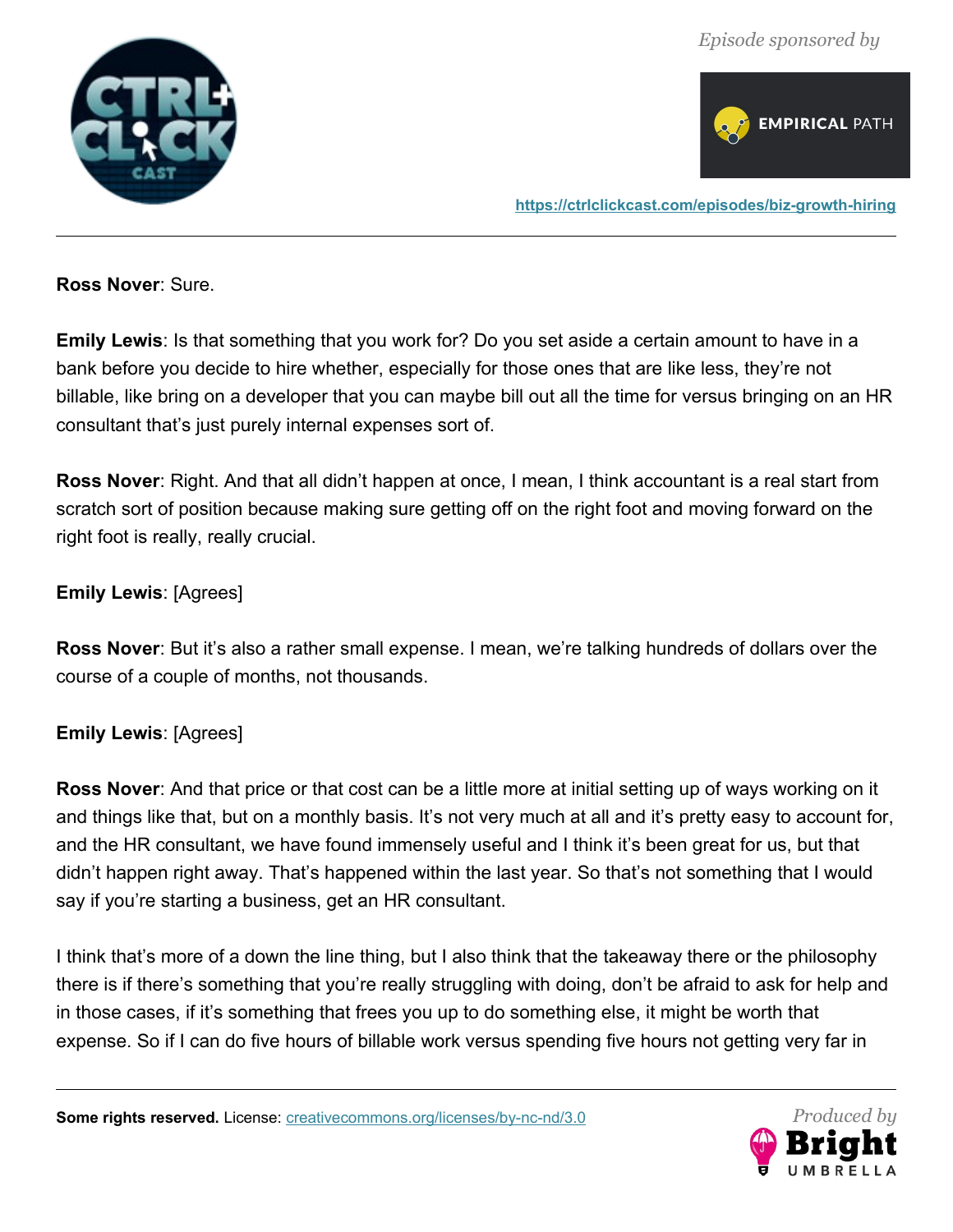



**<https://ctrlclickcast.com/episodes/biz-growth-hiring>**

writing an employee manual, it is a better use of my time if you're doing the billable work, going out and getting more work, et cetera, et cetera than it is for me to try and write an employee manual and also tear my hair out in the process.

**Emily Lewis**: How about when you are getting to that place where you know you are going to hire something part time or full time? Is that something that you're planning for in advance? Are you setting aside money for that?

**Ross Nover**: Yeah. I mean, I think there are two pieces. One is having conversations with your accountant on what that could look like because an accountant can help you look at the books and say, "Well, these are your expenses this year. If the amount you're bringing in were to stay consistent over the next year, here's how much you should be bringing in. Let's look at what would happen if you brought in a designer, a developer or whatever it is." And that will give you a baseline, but you have to remember what that's going to replace.

## **Emily Lewis**: [Agrees]

**Ross Nover**: If you bring on that extra person, is that extra person freeing you up to do something else or adding to your capacity that you can then bill for?

## **Emily Lewis**: [Agrees]

**Ross Nover**: For example, when we had a team of four, so myself, Geoff and two designers, that's when we decided to bring on both a developer and someone to help with business development, and helping with business development can mean a couple of different things to different people. To us, that was mainly focusing on writing proposals in addition to many other tasks, but that was the one that we really kept coming to as the most important. The reason being, Geoff was writing a lot of proposals. They were taking him a long time to write and it was slowing down our response time,

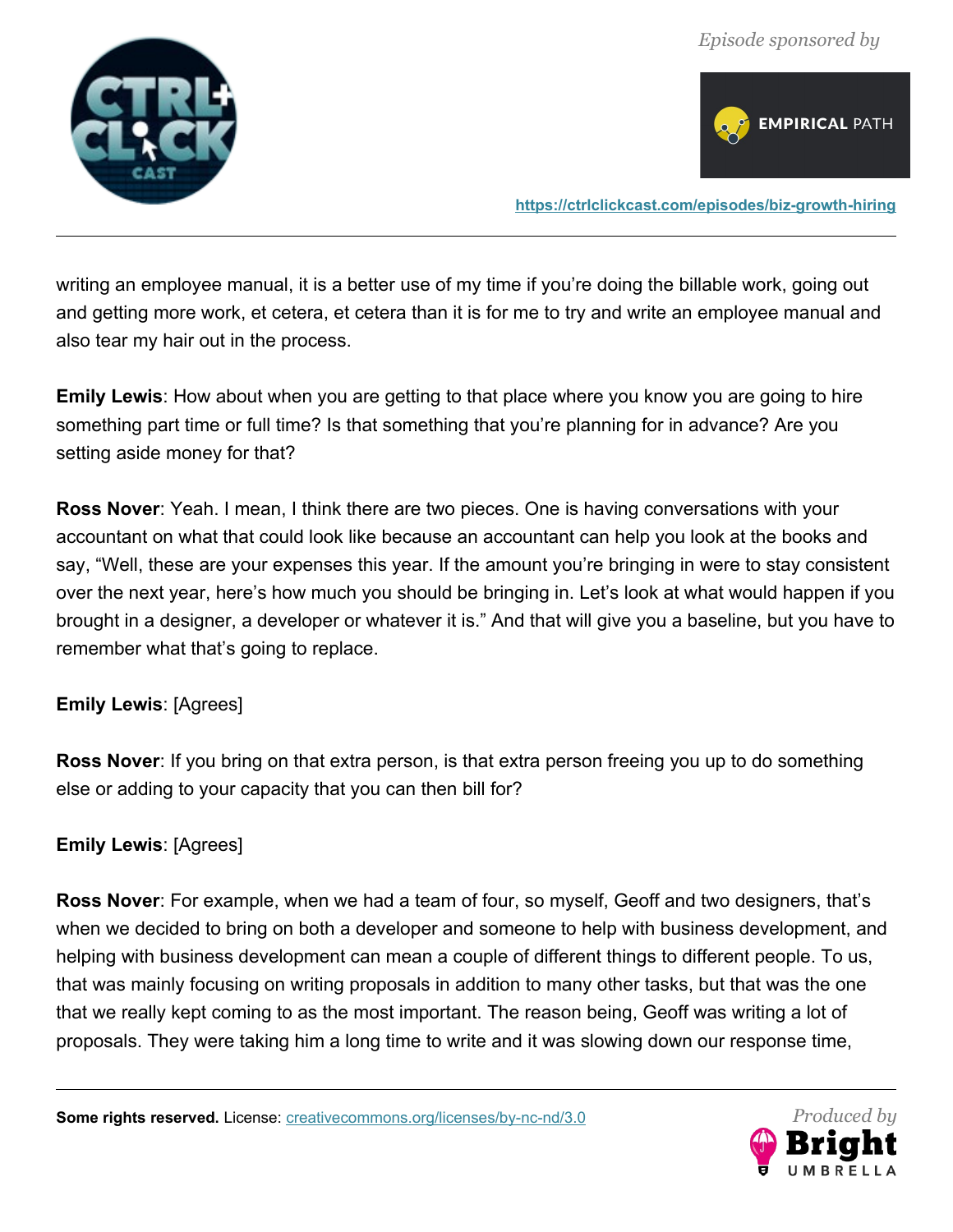



**<https://ctrlclickcast.com/episodes/biz-growth-hiring>**

which we thought was slowing down our ability to get projects, and then we looked at what a salary might be for someone to do that position and realized, "Okay, if we won four or five projects more than we were winning based on being more responsive and having someone dedicated to that time and freeing up Geoff to have more of the initial conversations than writing the proposals, that could be worth it, and it could be worked at very easily."

### **Emily Lewis**: [Agrees]

**Ross Nover**: And so sometimes it's getting a little creative with what that position could be and what it would free you up to do, but I think the accountant piece is piece number one. Thinking about what it frees you up to do is piece number two, and then the third is, yeah, having some padding, definitely true. I mean, we are, like I said, "slow and steady wins the race" people, and what's that meant for us is keeping up operating expenses in the bank at all times. I mean, it's varied a little bit, but it's always at least I'd say two to three months of operating expenses that we try to keep on hand or know is coming in versus by looking at upcoming invoices and things like that.

#### **Emily Lewis**: [Agrees]

**Ross Nover**: So we know what's coming a little bit and can plan for it and hopefully start knowing what we're doing.

**Emily Lewis**: We had a couple of listener questions. Both Rachel and Travis Gertz at Louder Than Ten, they have essentially the same question.

**Ross Nover**: Yeah.

**Emily Lewis**: They were curious if you have thoughts about when it makes sense to hire a new person versus promoting somebody to a new responsibility or training them to a new position.

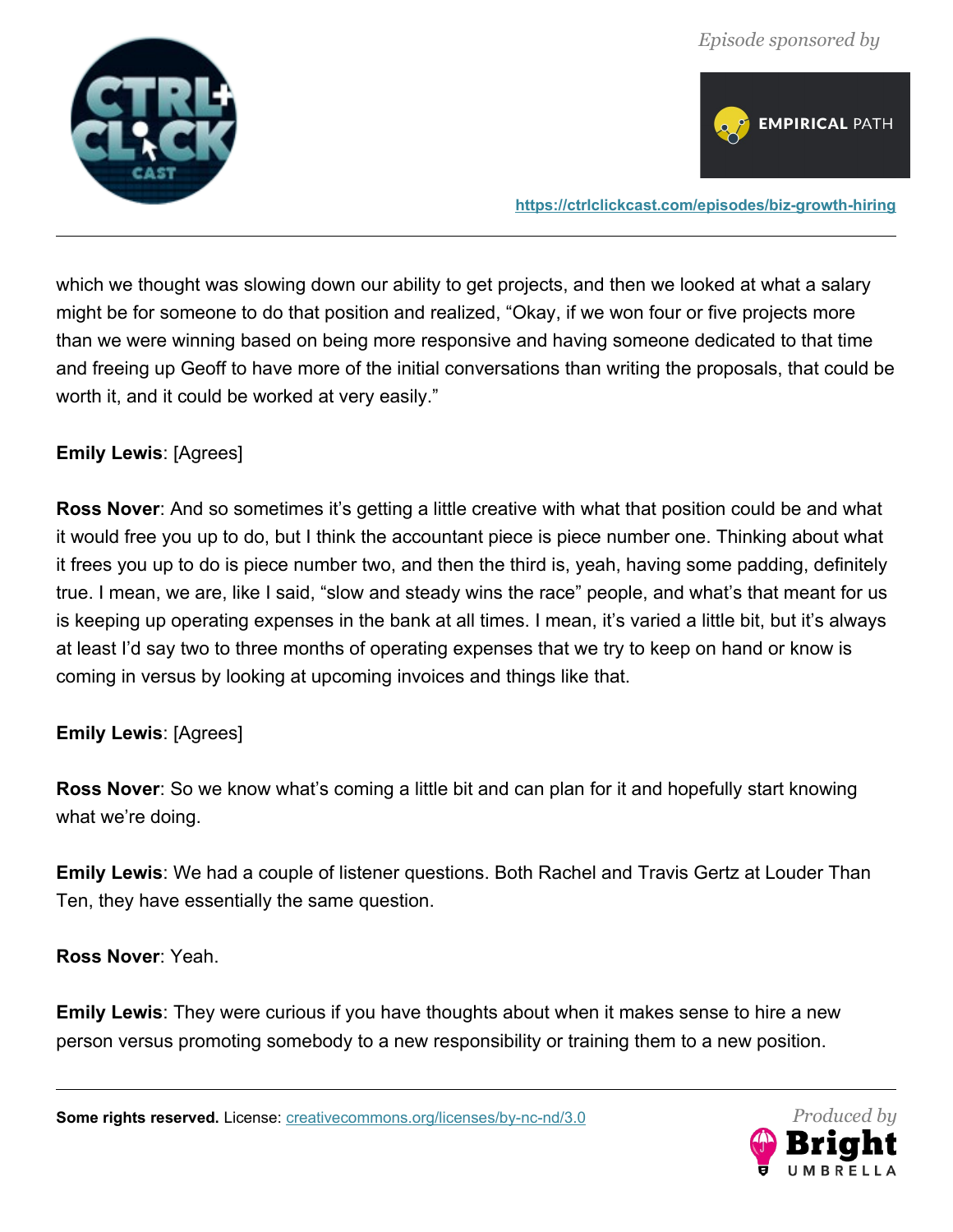



**Ross Nover**: Yeah, great question. Go, go Rachel and Travis! [Laughs]

**Emily Lewis**: [Laughs]

**Lea Alcantara**: [Laughs]

**Ross Nover**: So we've done a mix of both. It really depends on what the position is versus the staff that we have, and first off, we very much like to promote or advancing within whenever possible because ramping someone up on the team is no small amount of time and effort, and hiring a new person is no small amount of time and effort, and a process is entailed. So actually, we have that business development position I mentioned previously, that has slowly morphed into partially a business development position, but much more a project management position.

**Emily Lewis**: [Agrees]

## **Lea Alcantara**: [Agrees]

**Ross Nover**: Which was a slow transition over the course of I would say about a year and was not an easy task both for us to do and to train up that role, but also for the person in that position whose name also coincidentally is Rachel.

## **Emily Lewis**: [Agrees]

**Ross Nover**: So on all sides, that took a lot of effort, but it started with a small project and seeing how that went and overseeing it a lot and slowly shifted into more and more projects, more and more complicated projects supporting more, and we've actually signed her up into apprenticeship that lets her really focus on learning the skills of project management and has been really worth it, but also

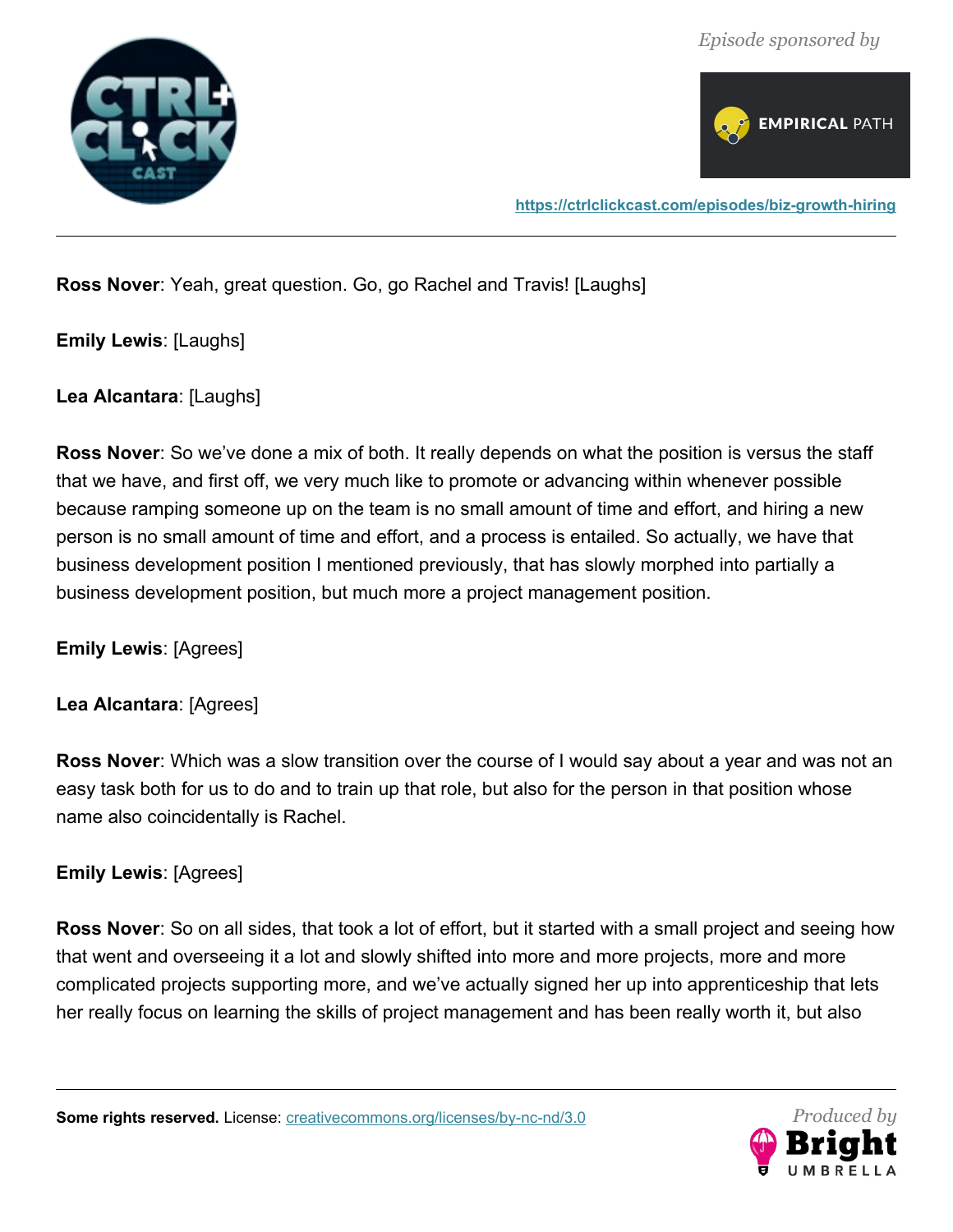



**<https://ctrlclickcast.com/episodes/biz-growth-hiring>**

kind of knowing when to be hands off and saying like, "Let us know when there's a problem," but otherwise, removing ourselves, not micromanaging it and trying to let them run with it.

And that was a lot of smaller conversations that led up to that, both with the employee Rachel about what she wanted and what her goals were and what she was interested in and testing the waters a little bit and seeing her interest in different facets of the position, and also from our end, talking about what positions we wanted to have, and we realized that for Geoff and myself, managing projects is not the best use of our time.

**Emily Lewis**: [Agrees]

**Ross Nover**: Because it takes a ton of time.

**Lea Alcantara**: [Agrees]

**Ross Nover**: And again, it's like what do we want to be doing, what are we good at doing, and what's best for the business for us to spend our time doing.

**Emily Lewis**: [Agrees]

**Ross Nover**: And going through and reviewing copy, writing timelines, emailing for updates, all of these things take a ton of time to do well. It's not an easy task and it's not necessarily a task that we're best suited to.

**Emily Lewis**: [Agrees]

*Timestamp: 00:29:49*

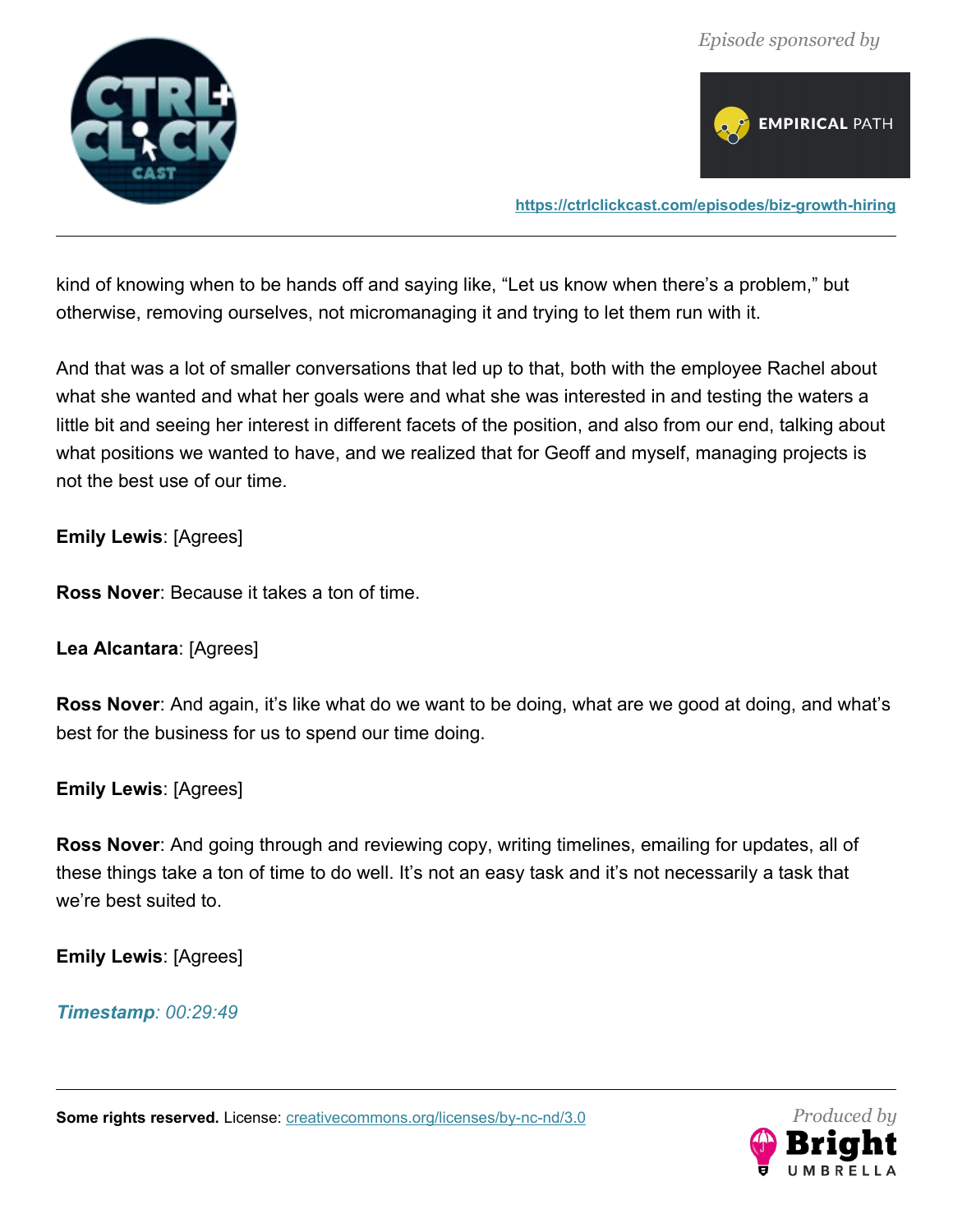



**<https://ctrlclickcast.com/episodes/biz-growth-hiring>**

**Ross Nover**: So there's another design firm here in the DC area called Threespot. There's the owner there named Bill Colgrove who has been really amazing to just talk shop with a lot, and he's given me advice that if someone else can do – I forgot the percent – I want to say 80% is good on a job at something that you could do, you should delegate it and have someone else do it, and I really believe like that that sort of thing does not come easy, especially to business owners where you got into business doing things for yourself and now you're giving it up for someone else to do.

But writing proposals, I think at first, Rachel was not 80% as good because it's a very specific industry and it's a very specific way of writing and Rachel had to get to know the writing style we are going for in proposals, and also all of the very minutiae terminology of design and development, but now, I would say is very good at writing proposals, and the same with project management and has found her own ways of going about on all these things and is excelling at those tasks.

**Emily Lewis**: So reflecting back on that, obviously, it was a good fit to promote her or train her internally, but do you feel like you could say that it has worked out better than had you hired someone who already knew project management and brought them on?

**Ross Nover**: [Agrees]

**Emily Lewis**: Because is it kind of like she was already a fit for you and that just made it more sense to go in that direction versus bringing someone on?

**Ross Nover**: So I really don't like the term "culture fit" because culture fit gets used a lot of time to mean already like the people that we already have on board.

**Lea Alcantara**: Yeah.

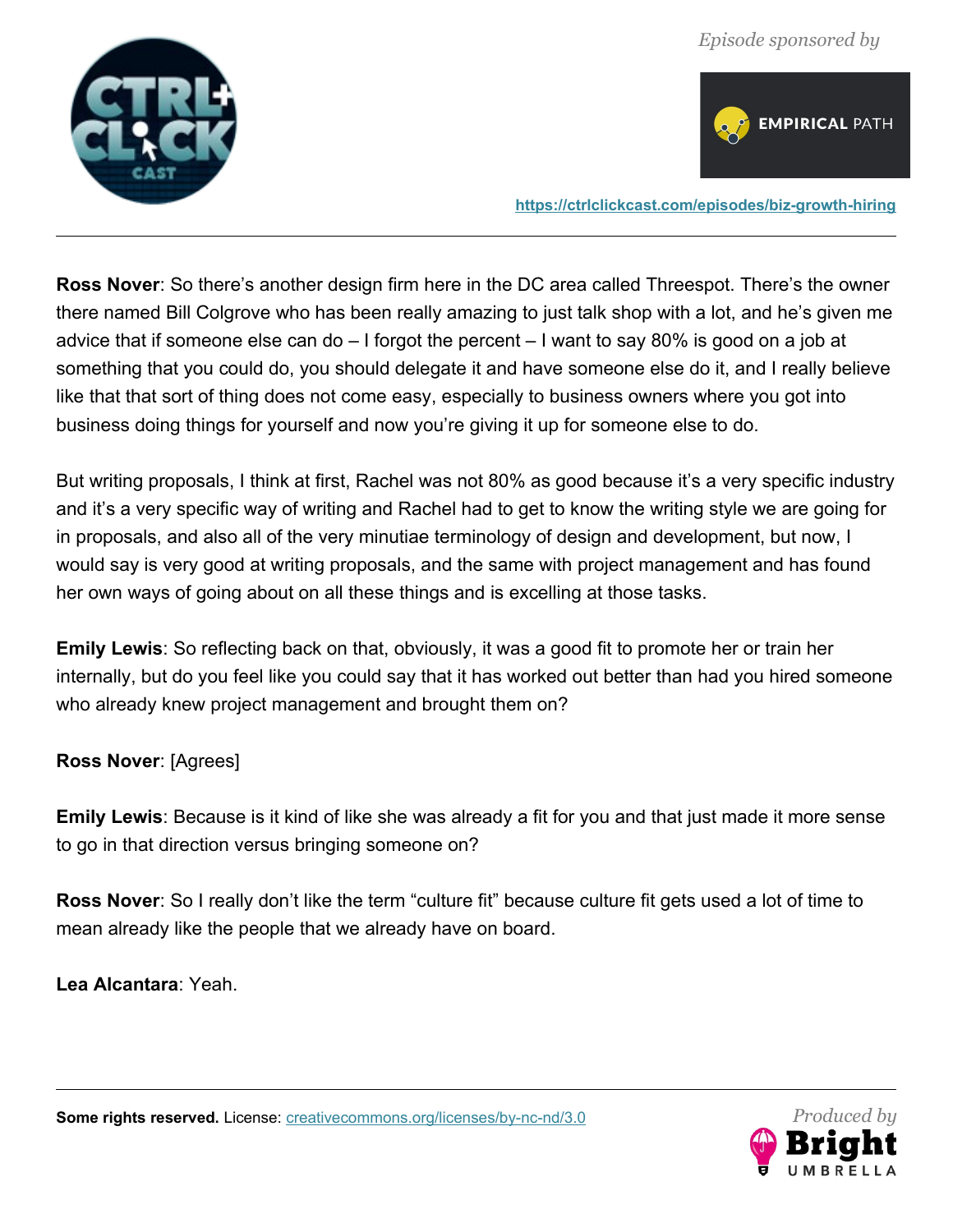



**Ross Nover**: And it becomes like an excuse to not hire more diverse applicants, so I don't like that term, but there is something to someone who already knows the team, already knows how you all work, already knows the philosophies and values that are important to a business and the rhythm of how things work within that business, and having someone with all those skills is half of it.

### **Emily Lewis**: [Agrees]

**Ross Nover**: And then just being able to do the specific job is I would say the other half. Does that look better than hiring someone else? I don't think you want better, but I think we saw what roles Rachel was playing, what role she wanted to play, how to also advance her while staying at Friendly, which for a small firm is not always easy because in the design field, a lot of time the only way to move up is to move out.

#### **Emily Lewis**: [Agrees]

**Ross Nover**: And we didn't want that to happen with her and with other positions, and so when we have the opportunity to create growth for our employees, we also want to do that.

#### **Lea Alcantara**: [Agrees]

**Ross Nover**: I think we're very interested in doing that because if you have two designers, they can become better designers. You can give them a little more responsibility. You can try and create a job title that reflects that responsibility, but at some point, if you're not bringing on more people, if you're not growing, if you're not bringing on new roles and new tasks, you're also in some way limiting their growth. I remember there was a talk at that Owners Summit we all went to about growth.

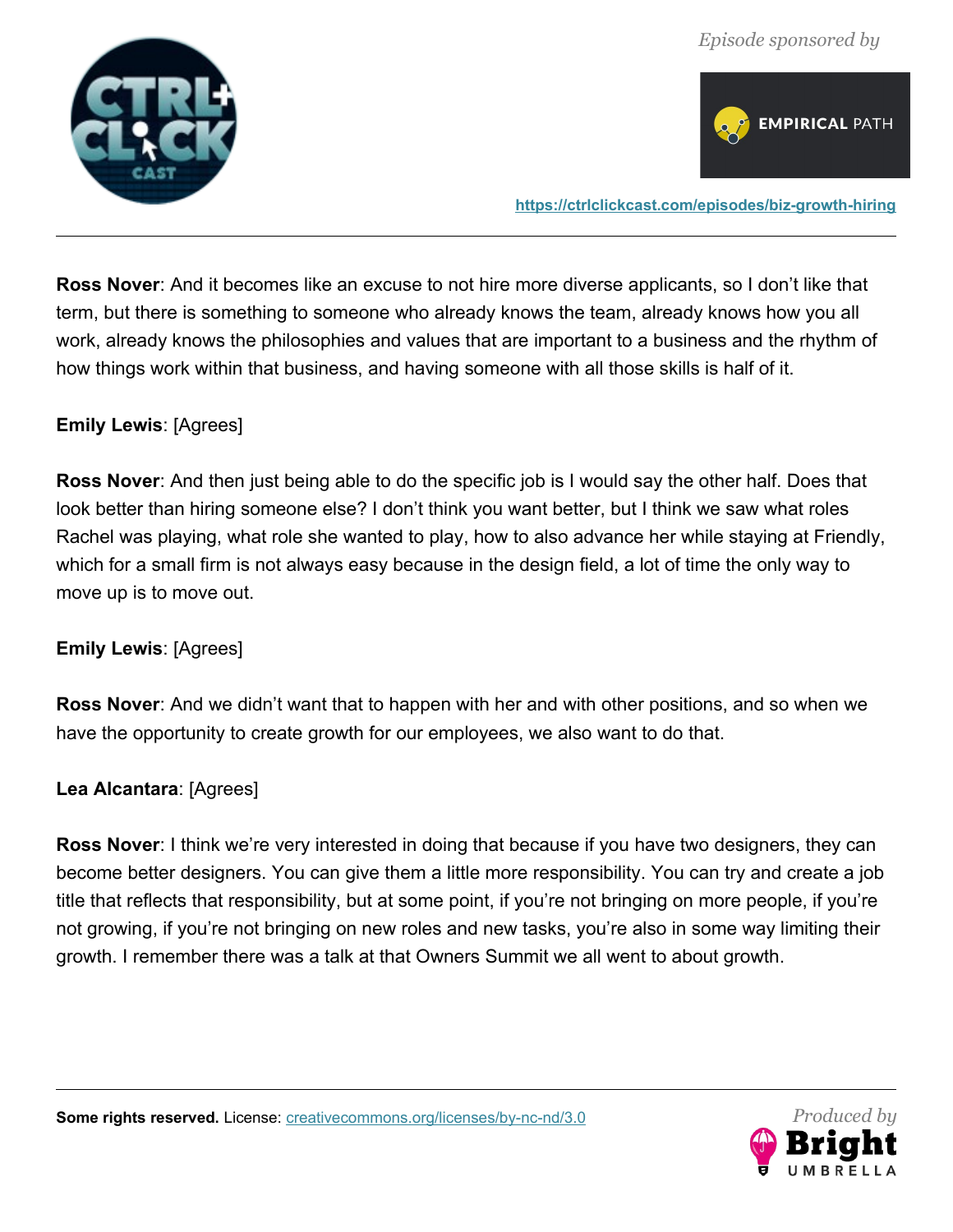



**<https://ctrlclickcast.com/episodes/biz-growth-hiring>**

I don't remember the gentleman's name, but he run a marketing and analytics firm as I recall and he talked about how growth allows not just new people to come on board, but the people in positions to grow into new positions because a bigger business needs more positions that allows for more growth.

#### **Emily Lewis**: [Agrees]

**Ross Nover**: And I don't think you should grow for growth's sake, but I think that's a pretty good reason also to promote from within and grow.

**Lea Alcantara**: And just as an aside, that was Wil Reynolds, I believe.

**Ross Nover**: Thank you. Yes, Wil Reynolds who gave an amazing talk that I was so busy frantically taking notes on with this random quote, this crazy thing.

**Lea Alcantara**: Yeah.

**Emily Lewis**: Yeah.

**Lea Alcantara**: [Laughs]

**Ross Nover**: Yeah, sometimes I can't really sit still.

**Emily Lewis**: You know, we talked a little bit about your accountant and kind of projecting out what you could support. We have a listener question from Stephen Callender and his is a little bit more specific about that, and hopefully, we can address it, but he was asking like, "If you're bringing someone on and they're billable and they're essentially making \$40 an hour from the business cost perspective, how much revenue should their role be adding to the company? In essence, like how much value should this staff member be bringing to the company to justify having them on staff?"

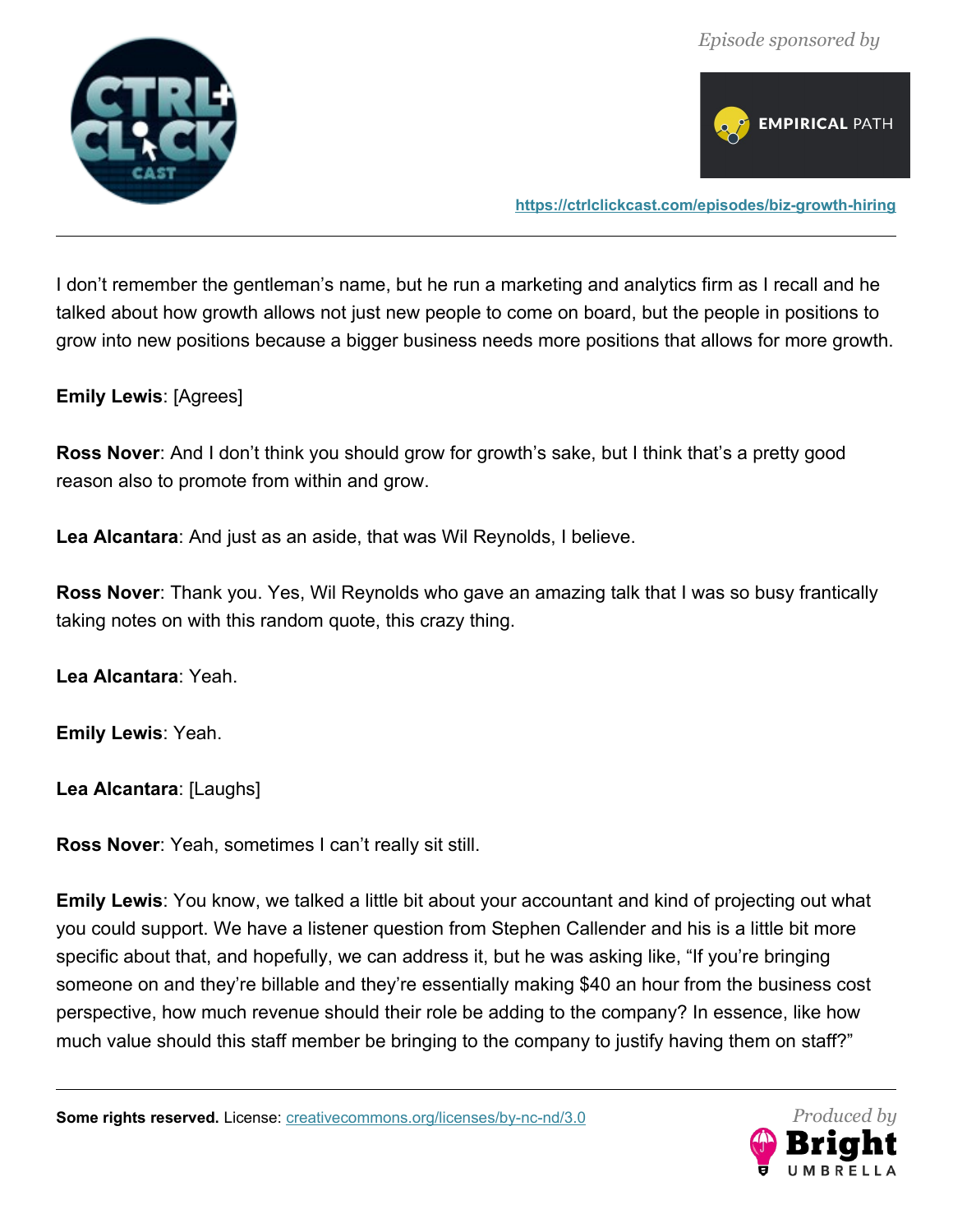



**Ross Nover**: This would be a great time for me to throw out a specific number that said, "Oh, this number, this percentage, this thing."

**Emily Lewis**: [Laughs]

**Ross Nover:** I think that's really difficult to achieve, at least for us. I mean, we are trying to be much better about tracking specific metrics. The truth is we haven't done the best job of that to date. Some people are all about billable hours and every hour should be billed by the hour and things like that, but if you really track all of that stuff very specifically, then you can also get into, "Do different people have different billable rates based on this, that and the other thing?"

**Emily Lewis**: [Agrees]

**Ross Nover**: At the time, especially for our initial roles, like we just realized we needed the help.

**Emily Lewis**: [Agrees]

**Lea Alcantara**: [Agrees]

**Ross Nover**: And we wanted that help and we thought, well, like I said, the initial roles were started as freelance roles that we brought in house, and that makes it really easy to calculate if it's worth it.

**Emily Lewis**: [Agrees]

**Ross Nover**: Because you realize you just paid another designer \$20,000 to help on a project and then you realized, "If we brought on a designer full time, how many projects could they have done in the last eight weeks, and how much would those projects be worth?"

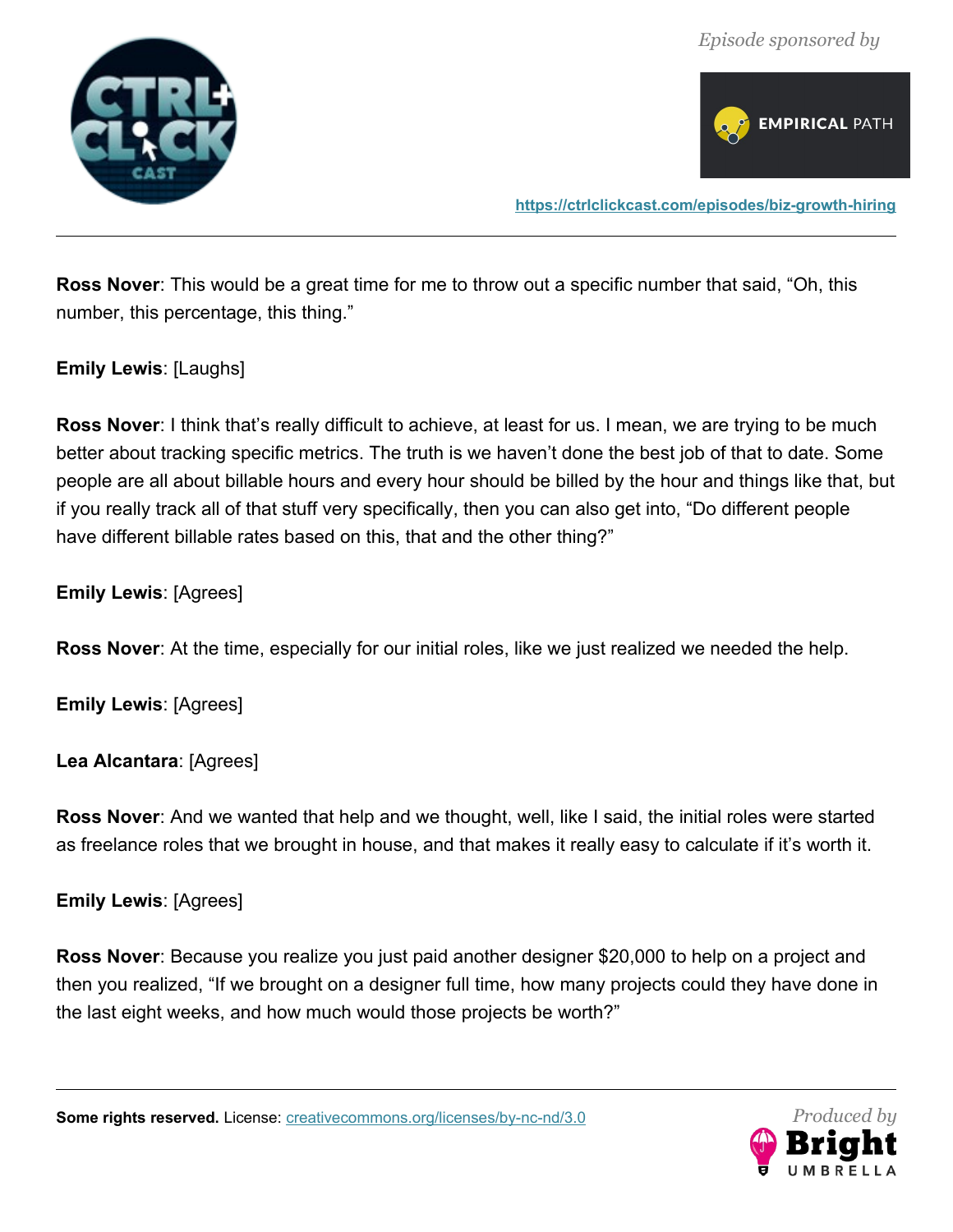



**Emily Lewis**: [Agrees]

**Ross Nover**: And then you can compare that number to probably be bigger than \$20,000 to what it would cost to have a person of a comparable level on salary, and that number will be probably lower. Now, the number of what someone costs to be on salary factors in more than just salary. It can depend on the minutiae of your benefits package and things like that. We're big believers that in providing full benefits to our employees and just knowing that that's a cost going in to all of our calculations, and in varying times we've estimated different ways, but it's about an extra 33% outside of salary can be a good estimate of what a lot of those other costs can be in terms of payroll and insurance and things like that.

**Emily Lewis**: [Agrees]

**Lea Alcantara**: [Agrees]

**Ross Nover**: Of course, that number can vary depending on how you're providing insurance and are you going from a simple payroll system to a new one in order to do this, that and the other thing. So there's a lot of more minutiae to it, but it's at least a number to have in mind that at least let you get it in your head, "Okay, well, if the salary was \$60,000, divide that by 12 multiply that by the number of weeks and figure out how many weeks and versus all those other numbers I said before, and I bet you'll find that once you get that person up to speed, it would have been worth it to hire as long as that contract work you were doing remains somewhat consistent.

**Lea Alcantara**: [Agrees]

**Emily Lewis**: So Ross, sort of following up on Stephen's question, maybe this model isn't how your agency approaches it, but do you ever approach a new hire from the perspective of saying you need

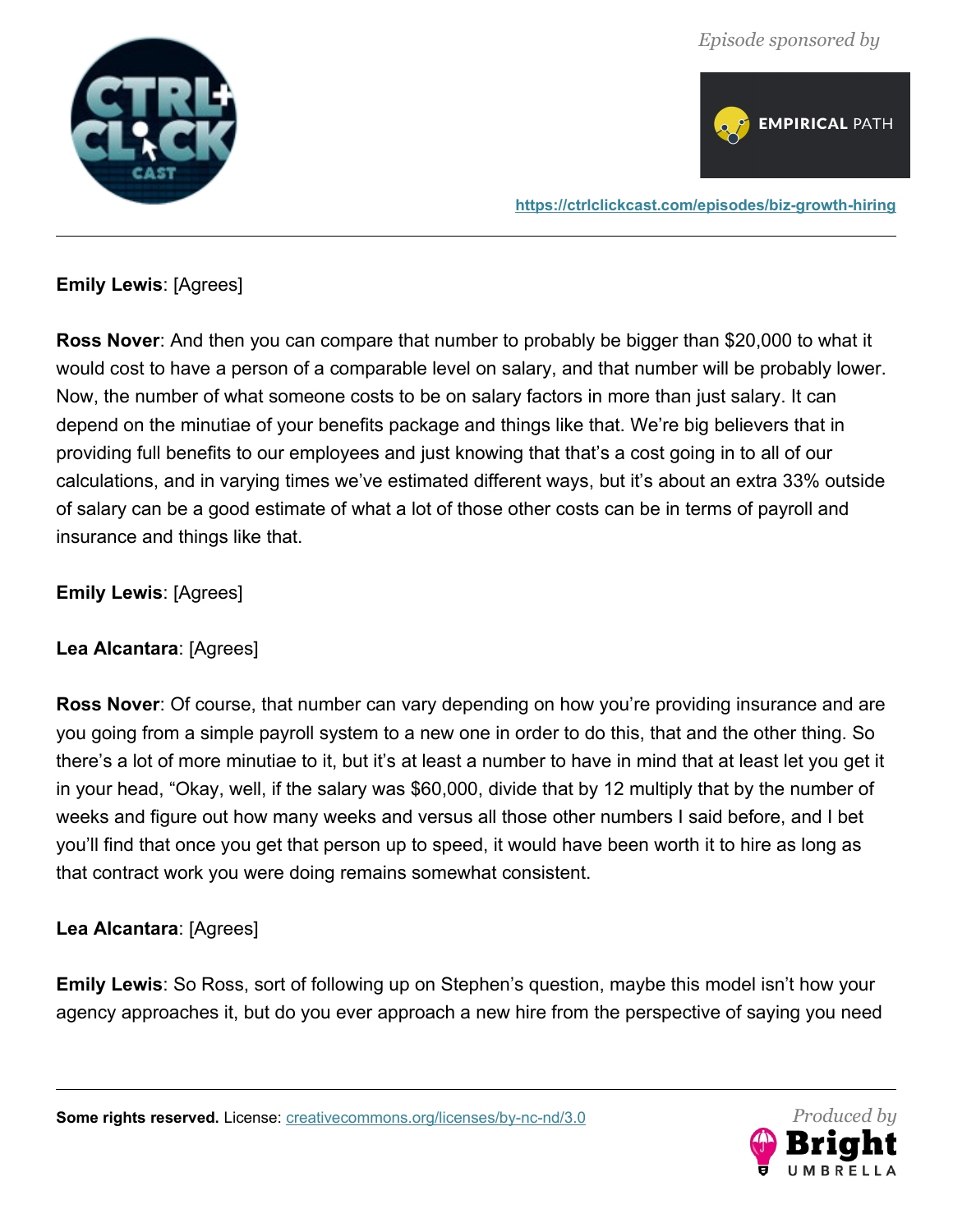



to have a certain amount of cash on hand relative to that new hire's compensation that you should already have in the bank before you bring on that other person?

**Ross Nover**: Yeah. We do try and make sure that we have about two months on hand in terms of making sure we have their salary covered, their position secure and that you're in a good place to hire for. So for us, we've been very slow about that and making sure we have those things, and then also if it's your first hire, keep in mind a couple of things. One, while nobody wants to fire anybody if things don't work out, the way you are hiring for this position is not permanent for life.

**Emily Lewis**: [Agrees]

**Lea Alcantara**: Yeah.

**Ross Nover**: All jobs, unfortunately, are temporary. So if money dries up or you're not getting the benefits out of it that you need to, that's okay. It's not going to feel great.

**Emily Lewis**: That's hard.

**Lea Alcantara**: Yeah.

**Ross Nover**: I didn't say it was easy.

**Emily Lewis**: Yeah. [Laughs]

**Ross Nover**: If you're listening to this and this happens to you, I will make you the same offer that Bill Colgrove made to me, which is on that day, I will buy you a drink, just find me here in DC, but you have to fly to DC.

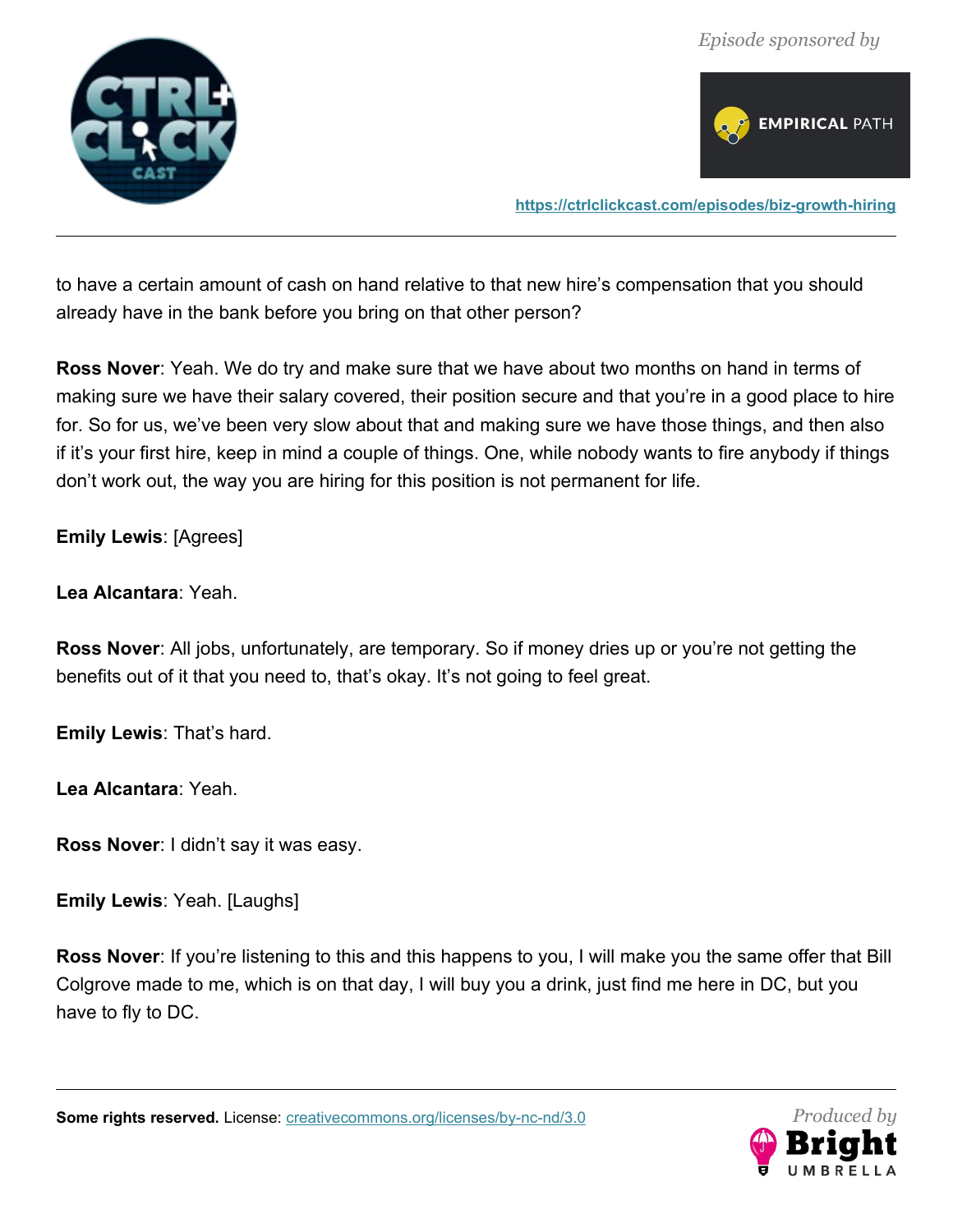



**Emily Lewis**: [Laughs]

**Lea Alcantara**: [Laughs]

**Ross Nover**: That's the one expense. But once you fly to DC, I'll buy you a drink and we'll talk shop. It will be a rough day, but I think hopefully you're not going to let that day sneak up on you. You're going to be having conversations with people at the right times. One of the big things about hiring that I'm a huge believer in is making sure you have good and open communication with your employees or contractors or freelancers or whatever it is.

## **Emily Lewis**: [Agrees]

**Ross Nover**: Do not dangle a position in front of them that's not going to exist anytime soon. I had that happen to me and I don't want to ever do that to somebody else. One time we came what I feel as too close to that where we had someone we had worked with on a couple of projects and we said, "After doing a project, we would discuss what a partnership together might look like," and when we had that discussion, we didn't feel like the partnership seemed like a good idea and that other person was pretty hurt by that.

#### **Emily Lewis**: [Agrees]

**Ross Nover**: And even that didn't feel great. Even though we did not promise anything, we said we'd have the discussion, and we had it, but I think being honest with people with where you are, what you're able to do, what you want to do in longer term, it might not be fun conversations, but it is smarter conversations and I think is appreciated in the long run. Again, it's kind of like dating.

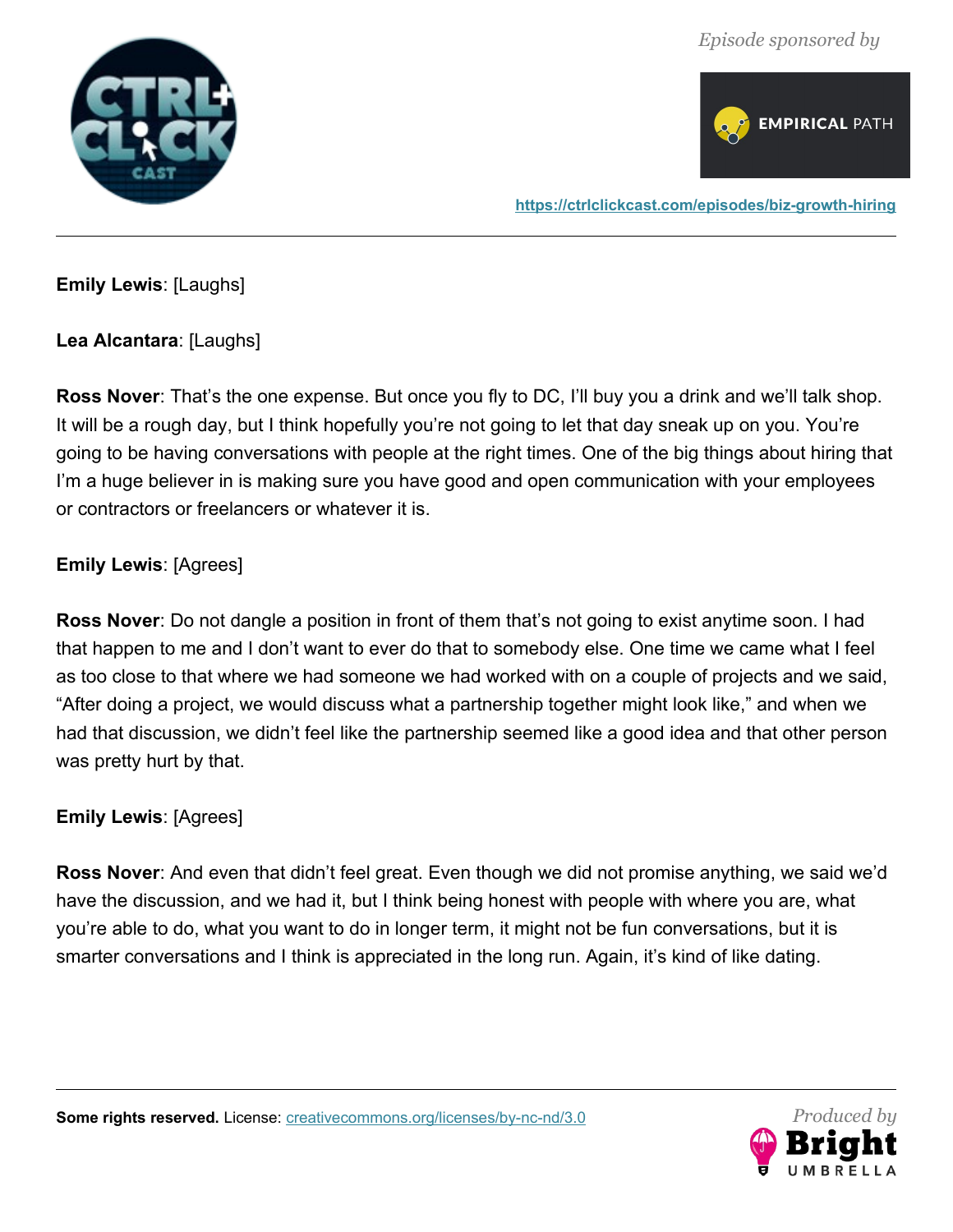



**Emily Lewis**: [Laughs] Awesome. I think we have enough time. Do you have any good resources that you found that have helped you as you've considered hiring or just running your business that you'd love to recommend?

**Ross Nover**: Yeah. I would say, first off, talking to other business owners I found vastly helpful.

**Emily Lewis**: Oh, yeah.

**Ross Nover**: Like I used to think of myself very much as a designer, and I still think of myself as a designer, but I realized very quickly that I needed to talk to other business owners in a lot of ways more than I needed to talk to other designers when it came to my professional growth.

#### *Timestamp: 00:40:03*

**Emily Lewis**: [Agrees]

**Ross Nover**: Because people who have been through it, and forming that network of people that you can go to on that day where you have to let someone go or on that day where you're really nervous about hiring and all those sorts of things is vastly, vastly helpful, and how do you find that network? There are definitely events strewn about the area. I would say if you're involved in design, AIGA is a great resource for that. There are also plenty of conferences. We all met at the Owners Summit, part of the Bureau of Digital conference series. I definitely recommend that one. And other ones like it or just going to those conferences and making sure you're trying to chat with those sorts of people, and going to events and meeting the speakers afterwards, all that sort of stuff.

**Emily Lewis**: [Agrees]

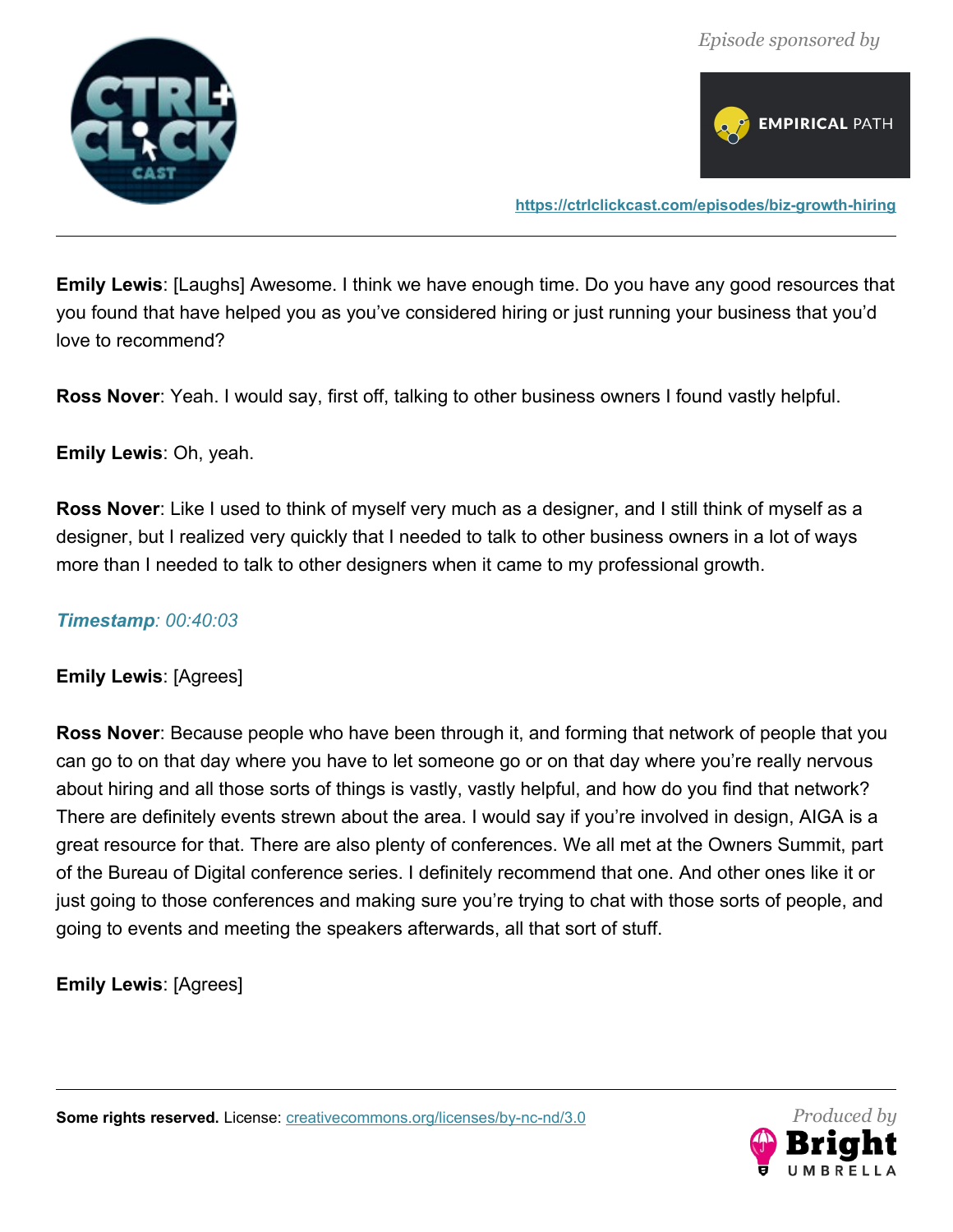



**Ross Nover**: And people are really willing to talk shop because everyone I've talked to, someone else did it for them and they like doing it with other people, and even if that other firm is twice your size and has been around five times as long, they know what you're going through. They've been through it before.

**Emily Lewis**: [Agrees]

**Ross Nover**: And I found people to be immensely generous with their time to meet up for coffee, lunch, whatever it is, drinks or five, whatever it needs to be.

**Emily Lewis**: Yeah. [Laughs]

**Ross Nover**: And that is really the best resource. Myself and my business partner are 50/50 partnership, and sometimes that means I think one thing and he thinks the other and we need a tiebreaker or not a tiebreaker so much as an external advice to push us one way or another and figure out how to get past the deadlock.

**Emily Lewis**: [Agrees]

**Ross Nover**: And a lot of times that's been another business owner, talking with another business owner about their experience and realizing that that can help us figure that out. The other is finding a good accountant, and again, going to other businesses that are like your business and learning who their accounts are.

**Emily Lewis**: [Agrees]

**Lea Alcantara**: [Agrees]

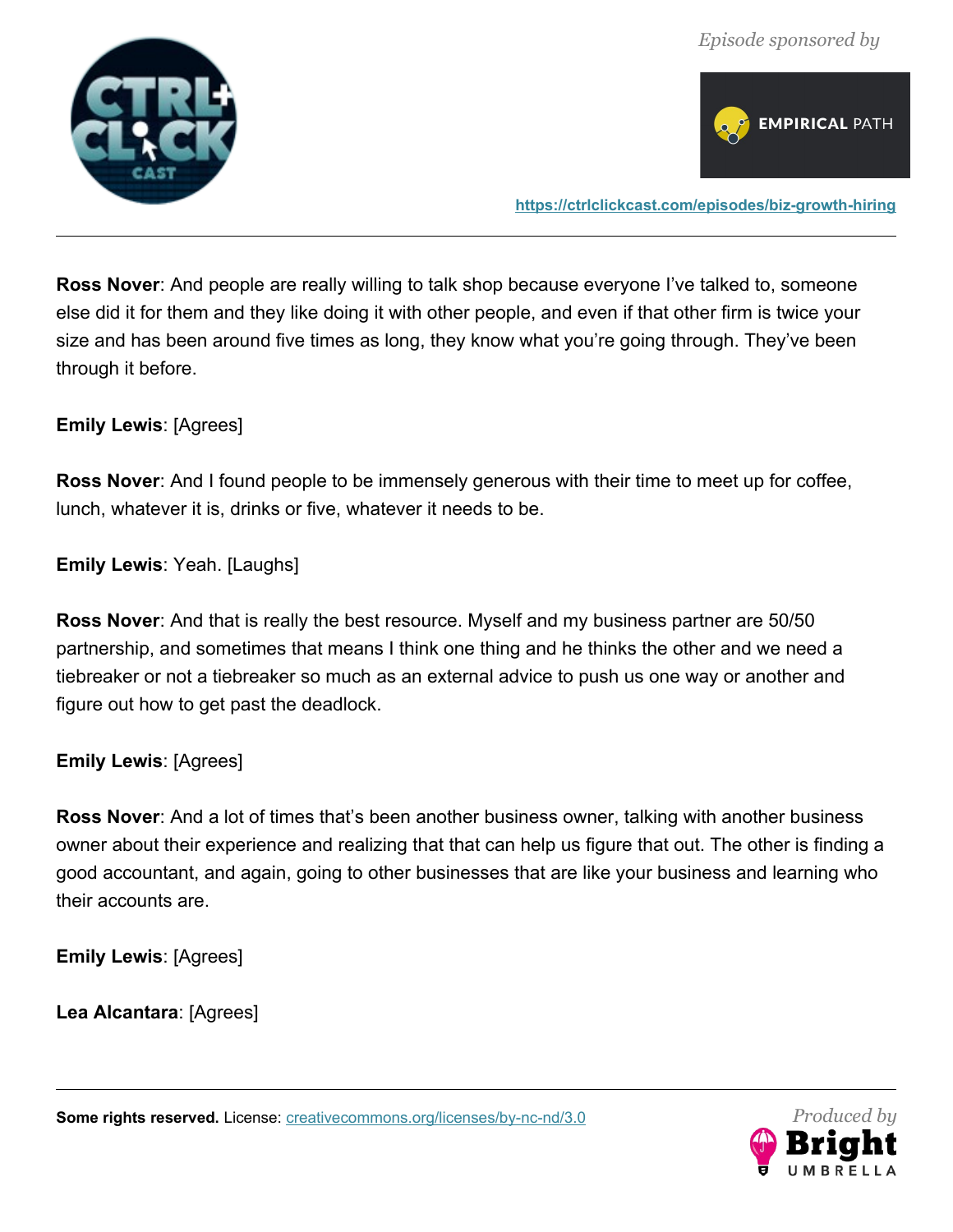



**Ross Nover**: Accountants are not a trade secret. An accountant can work for two design firms or five design firms. [Laughs]

**Emily Lewis**: [Laughs]

**Ross Nover**: And finding ones that work with your type of business is really, really helpful because a great accountant that has never dealt with a design firm, I don't know exactly what the difference is, but we tried it in the past and they just don't seem to understand the cycles of it, the expenses of it, what aren't expenses with it, all those sorts of things.

**Emily Lewis**: Yeah,

**Lea Alcantara**: Yeah.

**Ross Nover**: And so finding that is really helpful, and then having conversations with those people. In terms of books and websites and things like that, I just found this website called orgdesignfordesignorgs.com.

**Emily Lewis**: [Agrees]

**Ross Nover**: I thought it would be .org. I really did.

**Emily Lewis**: [Laughs]

**Lea Alcantara**: [Laughs]

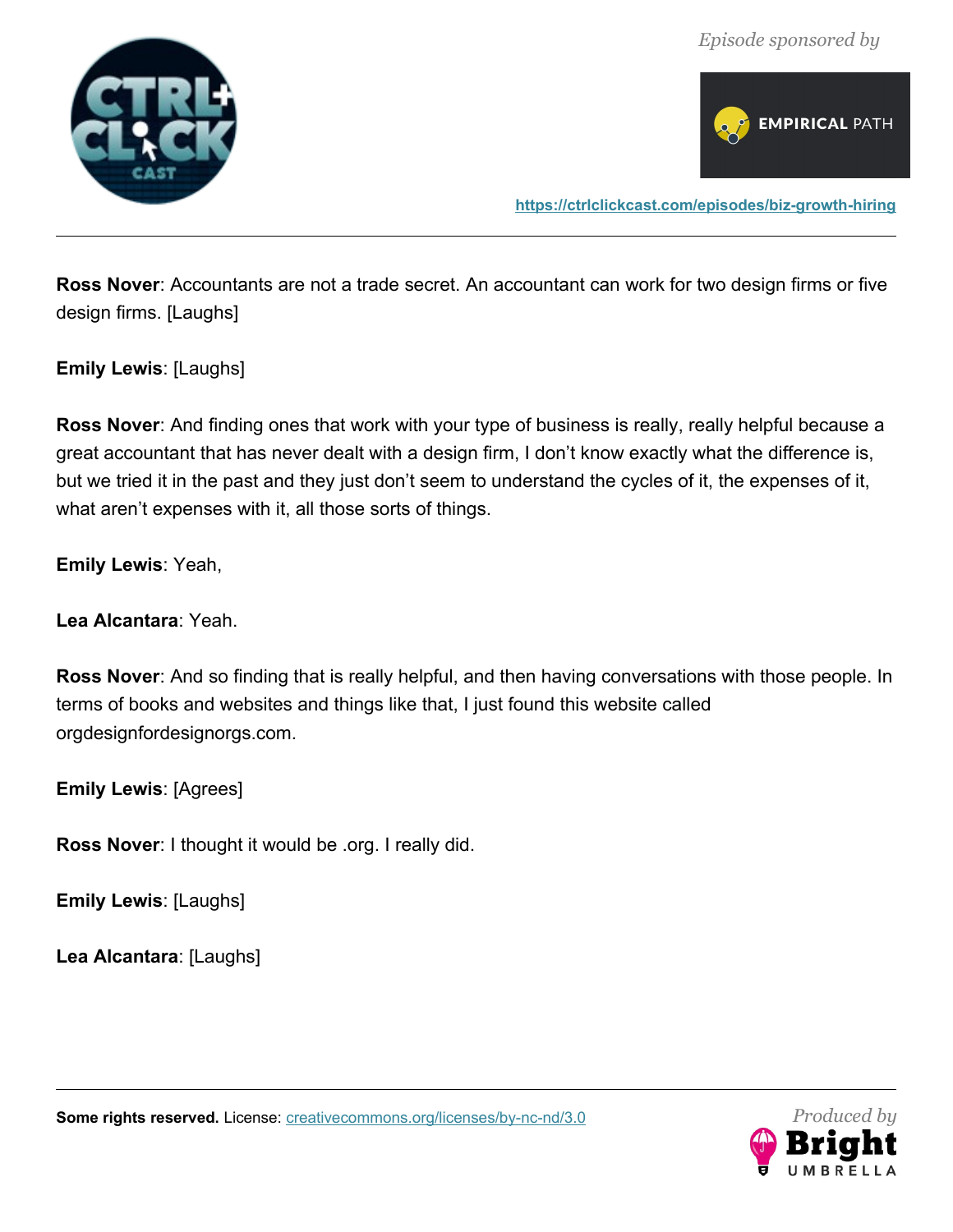



**<https://ctrlclickcast.com/episodes/biz-growth-hiring>**

**Ross Nover**: But it's a website/book by O'Reilly and I've been reading through it, and I don't feel like I've learned anything brand new, but it is, for me anyway, in one place a lot of things I've read in a lot of other places.

**Emily Lewis**: [Agrees]

**Ross Nover**: And then one other thing I'd say while you're out there trying to find resources everywhere you look is just because one article comes out strong against something that you believe in doesn't mean the article is right.

**Emily Lewis**: [Agrees]

**Lea Alcantara**: [Agrees]

**Ross Nover**: I mean, there's plenty of advice we've read out there that is not right for our business or not right for us. People that say, "Do it fast and loose. Do it this way and that," all that sort of stuff. Like "hike your own hike."

**Emily Lewis**: [Agrees]

**Lea Alcantara**: [Laughs]

**Ross Nover**: It's a term that one of my former students taught me that I really think is true when you're running your own business as well.

**Lea Alcantara**: So speaking of generosity of time, [laughs] that's all the time we have for today, but before we finish up, we've got our rapid fire ten questions so our listeners can get to know you a bit better.

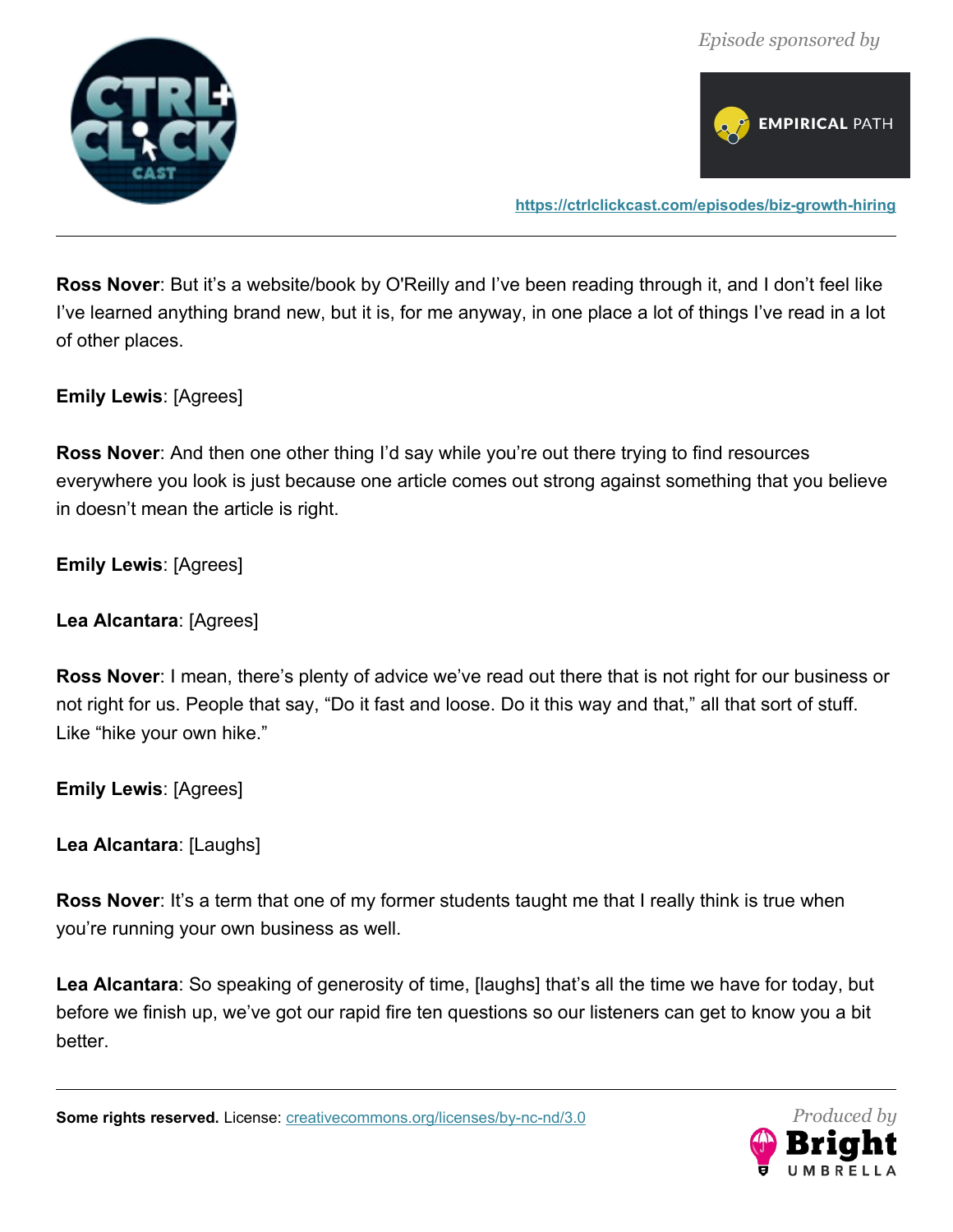



**Ross Nover**: Great.

**Lea Alcantara**: Are you ready?

**Ross Nover**: Yeah, it's so funny because we have a rapid fire set of questions in our hiring process that we do as well.

**Lea Alcantara**: Fun.

**Ross Nover**: It's where it's don't ever think the answer, just real quick, favorite color, coffee or tea, Star Wars or Harry Potter, boom, boom, boom.

**Emily Lewis**: [Laughs]

**Lea Alcantara**: [Laughs]

**Ross Nover**: And it's always really interesting to see how people answer. So I love it. You're turning the tables, I'm ready for it.

**Lea Alcantara**: [Laughs]

**Emily Lewis**: [Laughs]

**Lea Alcantara**: Okay, first question, what's your go-to karaoke song?

**Ross Nover**: Oh, great question, it's recently changed because I realized how repetitive the song was doing before really was and how terrible my vocal range is.

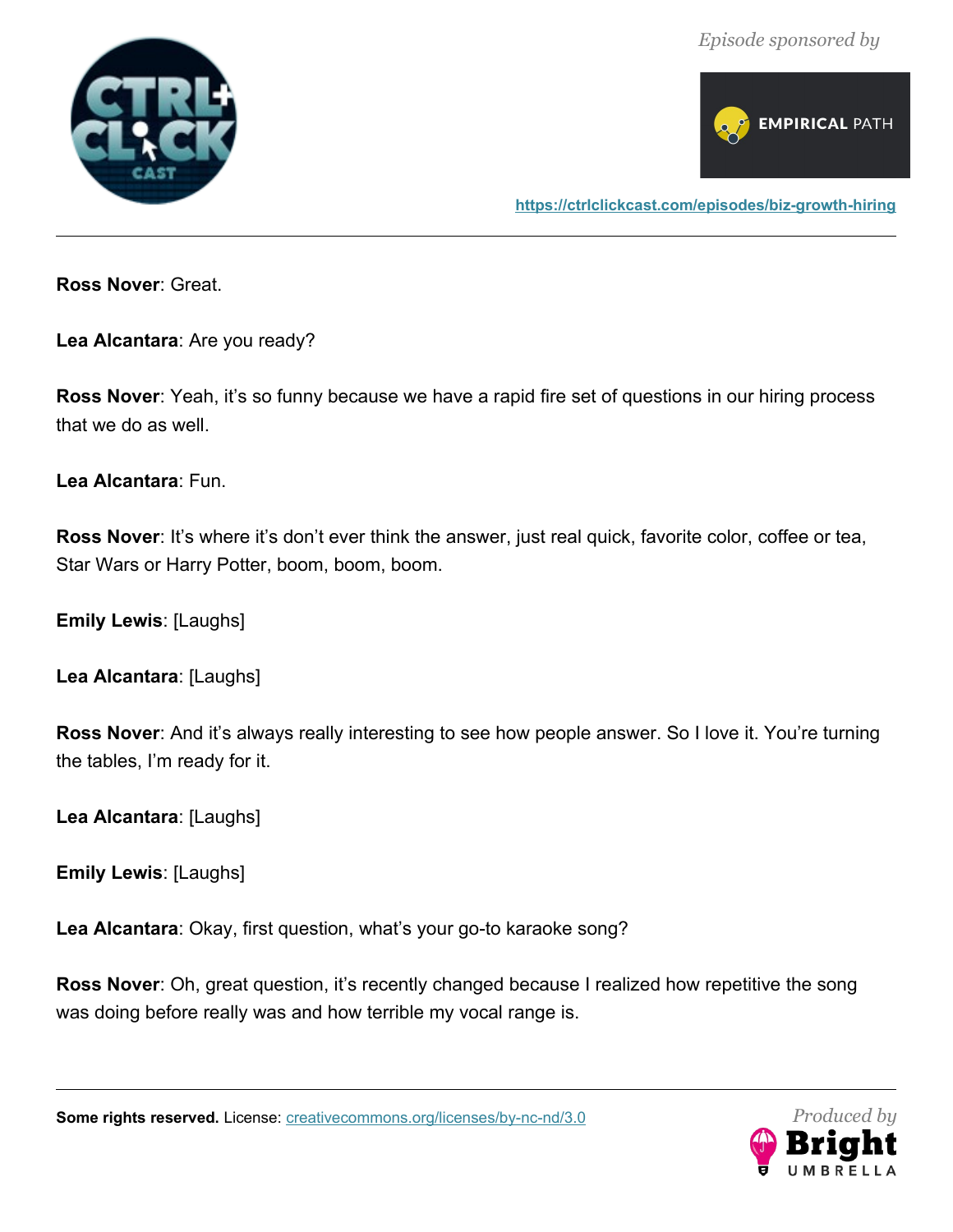



**Emily Lewis**: [Laughs]

**Lea Alcantara**: [Laughs]

**Ross Nover**: So it used to be this song by Beck called *Debra*.

**Emily Lewis**: [Laughs]

**Lea Alcantara**: [Laughs]

**Ross Nover**: And I just do not have the falsetto for that anymore, and now it's *Space Oddity* by David Bowie. Everyone loves that song. Everyone will sing along. You don't have to sing it alone.

**Emily Lewis**: [Laughs]

**Ross Nover**: It's great.

**Emily Lewis**: What advice would you give your younger self?

**Ross Nover**: Oh, man, you don't look fat in that photo.

**Emily Lewis**: [Laughs]

**Lea Alcantara**: [Laughs]

**Ross Nover**: And you're on the right track.

**Lea Alcantara**: What's your favorite PG-rated curse word?

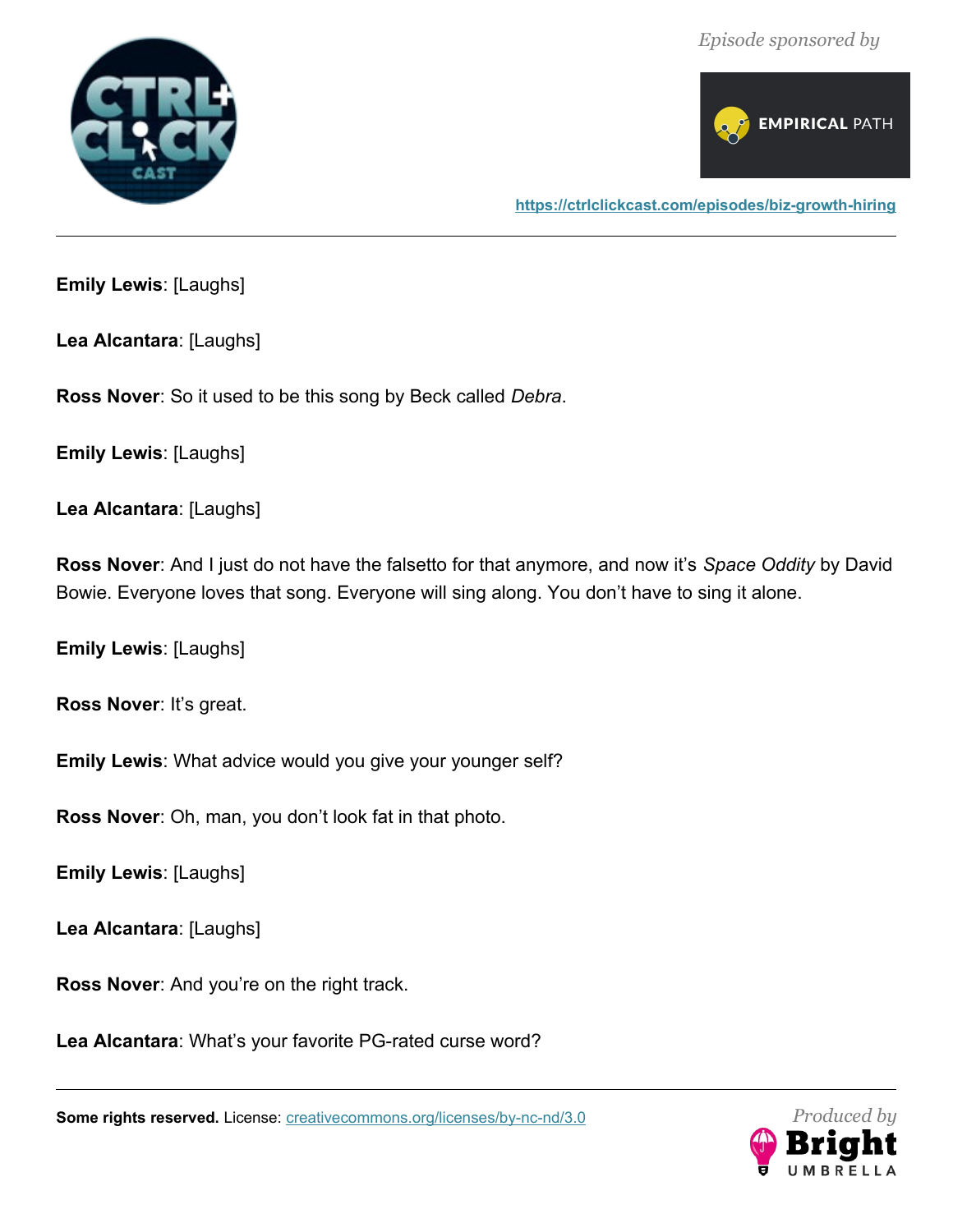



**Ross Nover**: Oh, man, so I'm a huge fan of the show *The Good Place*.

**Emily Lewis**: [Laughs]

**Ross Nover:** And it's an absolutely great show, you should definitely watch it, and they can't curse in the show because they're in the afterlife and no one is allowed to curse there, and they say, "Holy forking shirtballs."

**Emily Lewis**: [Laughs]

**Lea Alcantara**: Ah! [Laughs]

**Ross Nover**: And that one really stuck with me.

**Emily Lewis**: Who is your favorite superhero?

**Ross Nover**: Hmm, man, that's like I know it's rapid fire, I'm thinking too much. Lately, Spiderman. I'm playing the new PlayStation game, it's amazing.

**Lea Alcantara**: What is your favorite time of the year?

**Ross Nover**: Oh, fall, when you can just start smelling.

**Emily Lewis**: [Agrees]

**Ross Nover**: Like people are starting to light fireplaces and you just get a little bit of that in the air.

**Emily Lewis**: [Agrees]

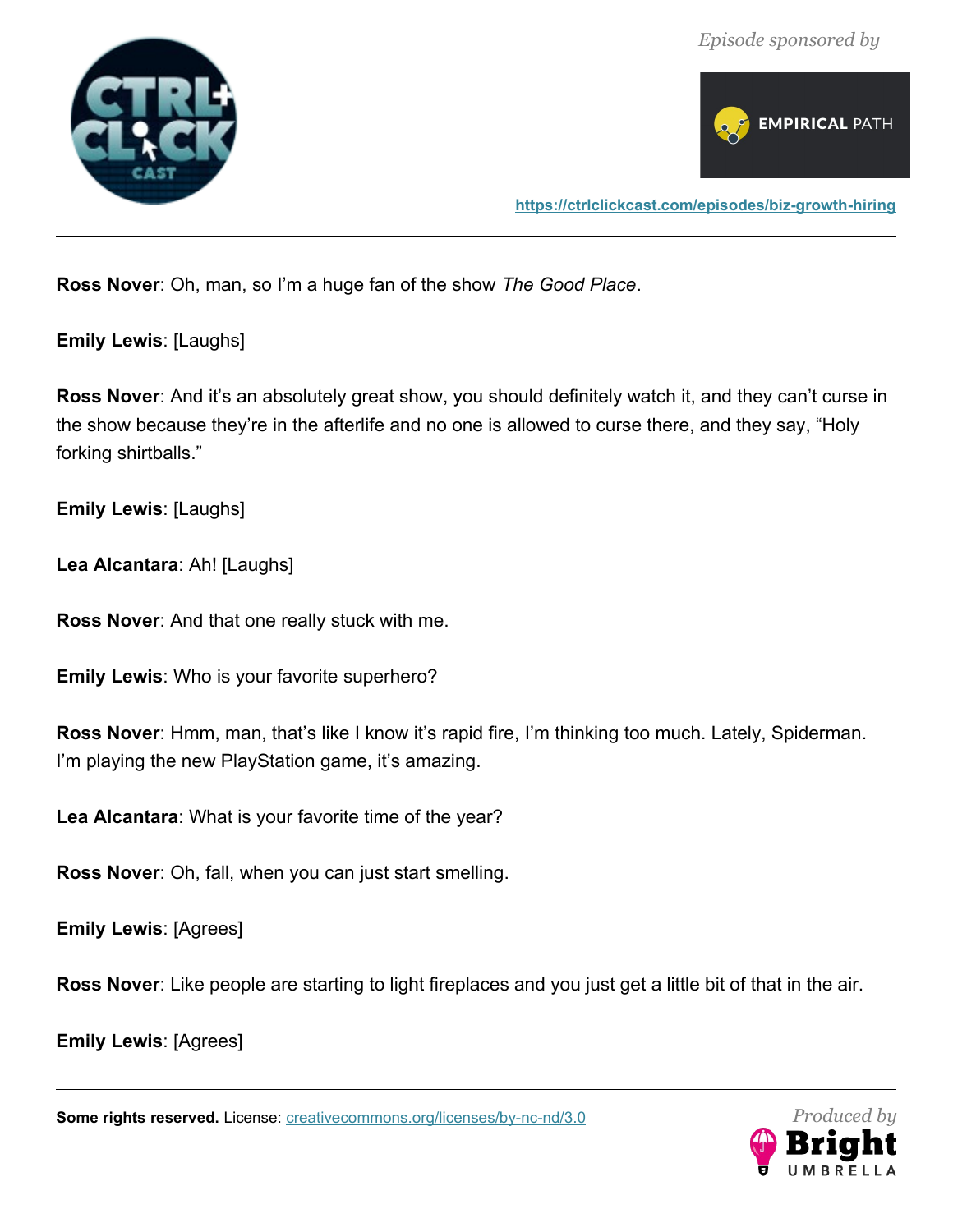



**<https://ctrlclickcast.com/episodes/biz-growth-hiring>**

**Ross Nover**: Oh, it's the best.

**Emily Lewis**: If you could change one thing about the web, what would it be?

**Ross Nover**: Removing comment sections.

**Emily Lewis**: Hmm. [Laughs]

**Lea Alcantara**: What are three words that describe you?

**Ross Nover**: Hmm, clever, I hope, silly, for sure, and thoughtful.

**Emily Lewis**: How about three words that describe your work?

**Ross Nover**: Oh, definitely, I hope clever, at least those are my favorite projects when I'm able to do that. Clear design, you'd be amazed how many times clear is just what you're going for. [Laughs]

**Emily Lewis**: [Laughs]

**Ross Nover**: And easy-to-use, I'm hyphenating that so it's one word.

**Lea Alcantara**: What's your favorite meal of the day?

**Ross Nover**: Breakfast.

**Emily Lewis**: Last question, coffee or tea? [Laughs]

**Ross Nover**: Coffee.

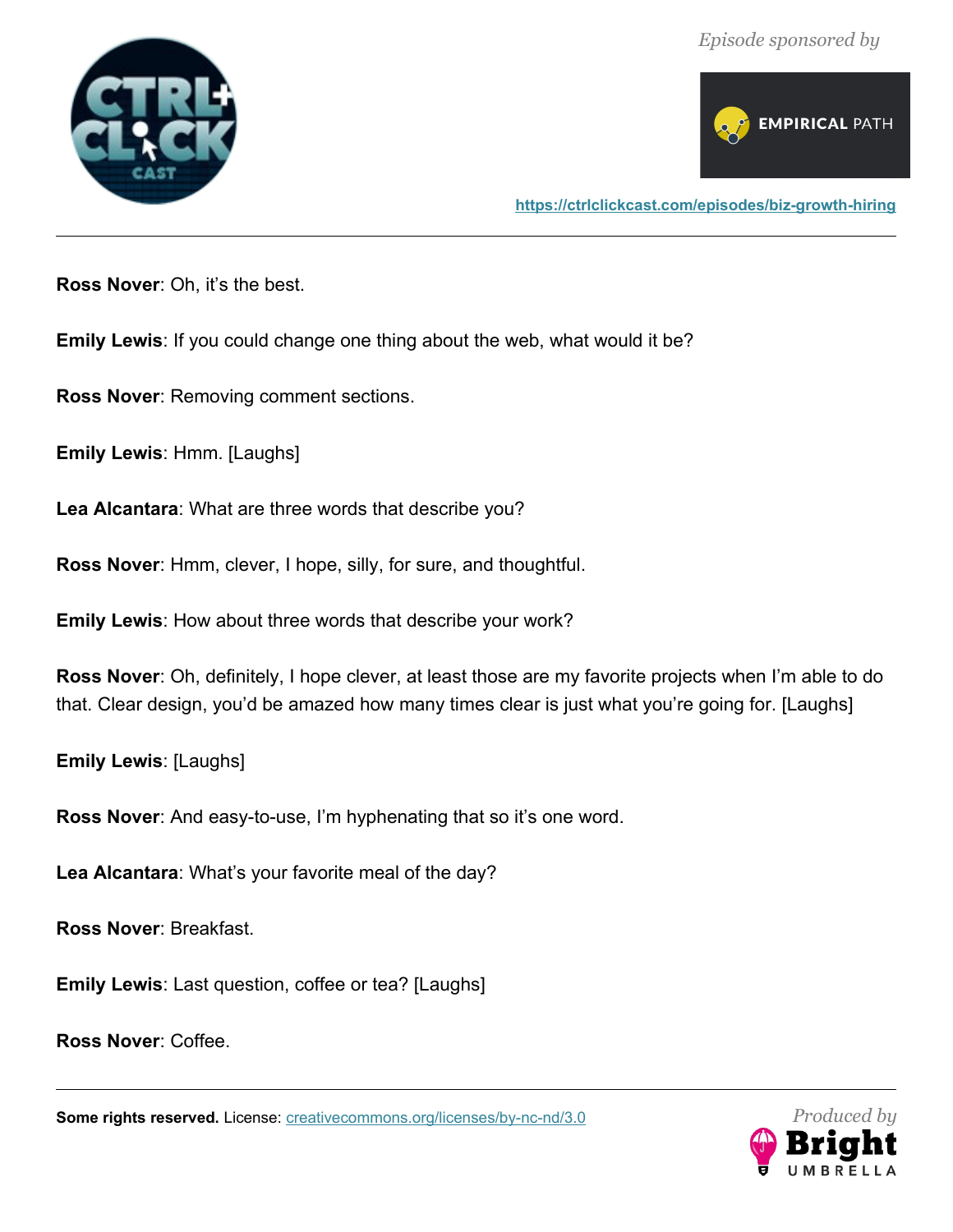



**Lea Alcantara**: Awesome.

**Emily Lewis**: We already knew that from the beginning! [Laughs]

**Lea Alcantara**: Yeah.

**Ross Nover**: Yeah, yeah.

**Lea Alcantara**: Exactly. [Laughs]

**Ross Nover**: That was easy.

**Lea Alcantara**: So that's all the time we have for today. Thanks for joining the show.

**Ross Nover**: It was my absolute pleasure. Ever since I met you all at Owners Summit, I've been listening and really enjoying it.

**Lea Alcantara**: Awesome.

**Emily Lewis**: Oh, thank you. In case our listeners wanted to follow up with you, where can they find you online?

**Ross Nover**: Well, you can try Friendly Design Co at **[friendlydesign.co](http://www.friendlydesign.co/)** and my contact info is on the About page.

**Emily Lewis**: Awesome. It was absolutely great having you on. We really appreciate how open and frank you are about running a business.

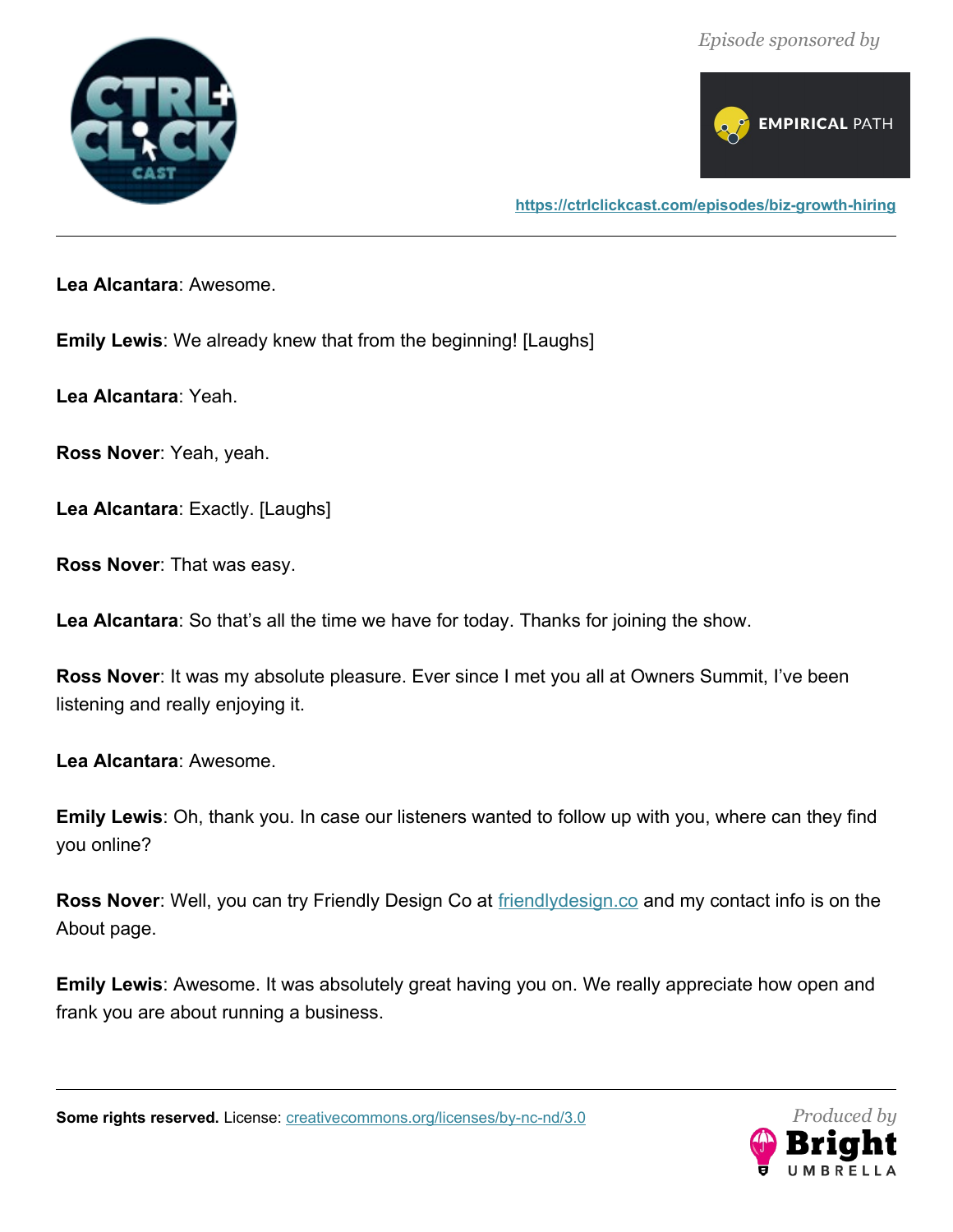



**<https://ctrlclickcast.com/episodes/biz-growth-hiring>**

[Music starts]

**Ross Nover:** It's my pleasure and if anyone listens to this and wants to talk more, please reach out because I think we've all been there and we could all use friends sometimes.

Lea Alcantara: Awesome. CTRL+CLICK is produced by **[Bright Umbrella](https://abrightumbrella.com/)**, a web services agency invested in education and social good. Today's podcast would not be possible without the support of this episode's sponsor! Many thanks to **[Empirical Path](https://www.empiricalpath.com/)!** 

**Emily Lewis:** We'd also like to thank our hosting partner: **Arcustech**.

**Lea Alcantara**: And thanks to our listeners for tuning in! If you want to know more about CTRL+CLICK, make sure you follow us on Twitter **@ctrlclickcast** or visit our website [ctrlclickcast.com](http://ctrlclickcast.com/). And if you liked this episode, consider [donating to the show](https://www.paypal.com/cgi-bin/webscr?cmd=_donations&business=info@ctrlclickcast.com&lc=US&item_name=CTRL%2BCLICK%20CAST&no_note=0¤cy_code=USD&bn=PP-DonationsBF%3Actrlclick_75x75.png%3ANonHostedGuest) — then give us a review on [Stitcher](http://www.stitcher.com/s?fid=49341&refid=stpr) or [Apple Podcasts](https://itunes.apple.com/us/podcast/ctrl+click-cast/id446900959) or both! Links are in our show notes and on our site!

**Emily Lewis**: Don't forget to tune in to our next episode which will kick off our October focus on mental health and wellbeing. Author and coach Gina DeLapa will join us to talk about thriving at work. Be sure to check out **ctrlclickcast.com/schedule** for more upcoming topics.

**Lea Alcantara**: This is Lea Alcantara …

**Emily Lewis**: And Emily Lewis …

**Lea Alcantara**: Signing off for CTRL+CLICK CAST. See you next time!

**Emily Lewis**: Cheers!